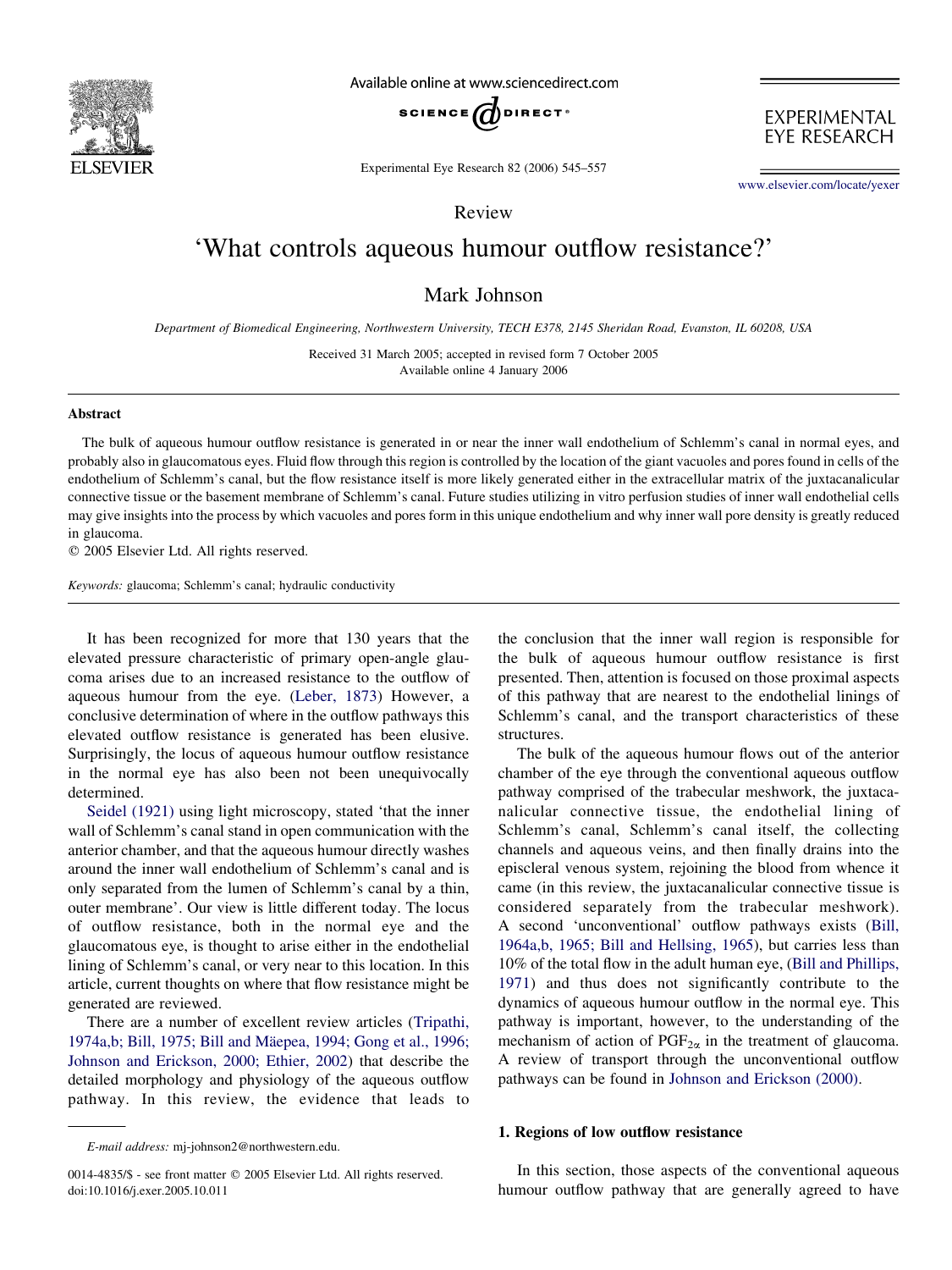<span id="page-1-0"></span>small or negligible outflow resistance are examined. These include the trabecular meshwork, Schlemm's canal and the collector channels and aqueous veins.

The uveal and corneoscleral meshworks, that make up the trabecular meshwork, are highly porous structures with numerous openings that range in size from  $25-75 \mu m$  in the proximal regions of the uveal meshwork to  $2-15$  um in the deeper layers of the corneoscleral meshwork [\(Tripathi, 1974a,](#page-12-0) [b\)](#page-12-0). [McEwen \(1958\)](#page-11-0) used Poiseuille's law to show that a single pore  $100 \mu m$  long (the thickness of the trabecular meshwork in the flow-wise direction) and  $20 \mu m$  in diameter could carry the entire aqueous humour flow  $(2 \mu l/min)$  with a pressure drop of 5 mmHg, and thus concluded that there was negligible flow resistance in this region. [Grant \(1963\)](#page-10-0) provided experimental support for this conclusion by cutting through the proximal aspects of the meshwork of enucleated human eyes and found no effect on outflow resistance.

Schlemm's canal, shown in Fig. 1, is the space that exists between the endothelial lining of the inner wall of Schlemm's canal, and the sclera. While the canal is open at low intraocular pressures, [Johnstone and Grant \(1973\)](#page-11-0) showed that the trabecular meshwork expands and Schlemm's canal collapses as the intraocular pressure is increased. The distance between the inner and outer wall decreases from roughly 30 um for eyes fixed by immersion in fixative to a nearly zero when the eyes are fixed by perfusion with fixative at intraocular pressures (IOP) that exceeds episcleral venous pressure by approximately 30 mmHg. While the size of the canal at low IOP is much too large to generate a significant outflow resistance, [\(Moses, 1979\)](#page-11-0) the collapse of Schlemm's canal at higher IOP has led some to speculate that this might be a cause of primary open-angle glaucoma.[\(Nesterov, 1970\)](#page-11-0)

However, [Johnson and Kamm \(1983\)](#page-11-0) pointed out that when outflow resistance is measured at high IOP in non-glaucomatous human eyes, the outflow resistance is not nearly as high as that of a glaucomatous eye. ([Brubaker, 1975; Van Buskirk,](#page-10-0) [1976; Moses, 1977\)](#page-10-0) Collapse of the canal would make a



Fig. 1. Scanning electron micrograph of trabecular meshwork (TM) and Schlemm's canal (SC) from a human eye. Both regions are more expanded than they would be under physiological conditions. Asterisks shows a collecting channel ([Freddo, 1993](#page-10-0) (and revised 1999)).  $©$  1993, Appleton and Lange.

glaucomatous condition worse, but it could not cause the glaucoma.

Upon leaving Schlemm's canal, the aqueous humour enter one of approximately 30 collecting channels that connect Schlemm's canal with the aqueous veins. The collector channels and aqueous veins have diameters that are tens of microns across. ([Dvorak-Theobald, 1934; Batmanov, 1968;](#page-10-0) [Rohen and Rentsch, 1968; Rosenquist et al., 1989](#page-10-0)) Use of Poiseuille's law leads to the conclusion that these vessels should have negligible flow resistance.([Rosenquist et al., 1989](#page-12-0))

The experimental support for this conclusion is mixed. Mäpea and Bill (1989, 1992) measured pressures in Schlemm's canal of primate eyes and found the pressure there little different from episcleral venous pressure. This is in agreement with the theoretical calculations. However, a number of investigators ([Grant, 1958, 1963; Ellingsen and Grant, 1972;](#page-10-0) [Van Buskirk and Grant, 1973; Peterson and Jocson, 1974; Van](#page-10-0) [Buskirk, 1977](#page-10-0)) have perfused enucleated primate and human eyes before and then after a 360° trabeculotomy, which would be expected to eliminate all flow resistance proximal to the collector channels and aqueous veins. All of these studies have shown that at least 25% of outflow resistance remains after this procedure, in contrast to what would have been predicted theoretically.

These disparate experimental results regarding the flow resistance of the collector channels and aqueous veins have not been reconciled, perhaps due to the fact that while a significant fraction of normal aqueous humour outflow resistance may be generated by the collector channels and/or aqueous veins, these vessels are not responsible for the elevated outflow resistance characteristic of the glaucomatous eye. Several observations lead to this conclusion. First, in a early study by [Grant \(1963\),](#page-10-0) a trabeculotomy eliminated all of the elevated glaucomatous flow resistance in eight glaucomatous eyes. This result indicated that in primary open-angle glaucoma, the outflow obstruction is proximal to the collector channels and aqueous veins. Further support for this conclusion can be found in the success of laser trabeculoplasty (LTP) in reducing outflow resistance in glaucomatous eyes [\(Wise and Witter, 1979\)](#page-12-0). While it is not known precisely what locus in the outflow pathway LTP acts upon, recent evidence suggest that the site of action is in the trabecular meshwork, ([Van Buskirk et al., 1984;](#page-12-0) [Bradley et al., 2000; Johnson and Erickson, 2000\)](#page-12-0) and it seems very unlikely that LTP has an significant effect on the outflow resistance of the collector channels and/or aqueous veins.

The considerations detailed in this section indicate that little if any significant flow resistance in the normal eye is found in the uveal meshwork, corneoscleral meshwork, Schlemm's canal, or the collector channels and aqueous veins. While some increased resistance might be found in these structures in the glaucomatous eye, they are not responsible for the bulk of the elevated outflow resistance characteristic of the glaucomatous eye. The focus of this review now turns to the region immediately surrounding the inner wall of Schlemm's canal where all evidence indicates that normal aqueous humour outflow resistance resides, and where the elevated flow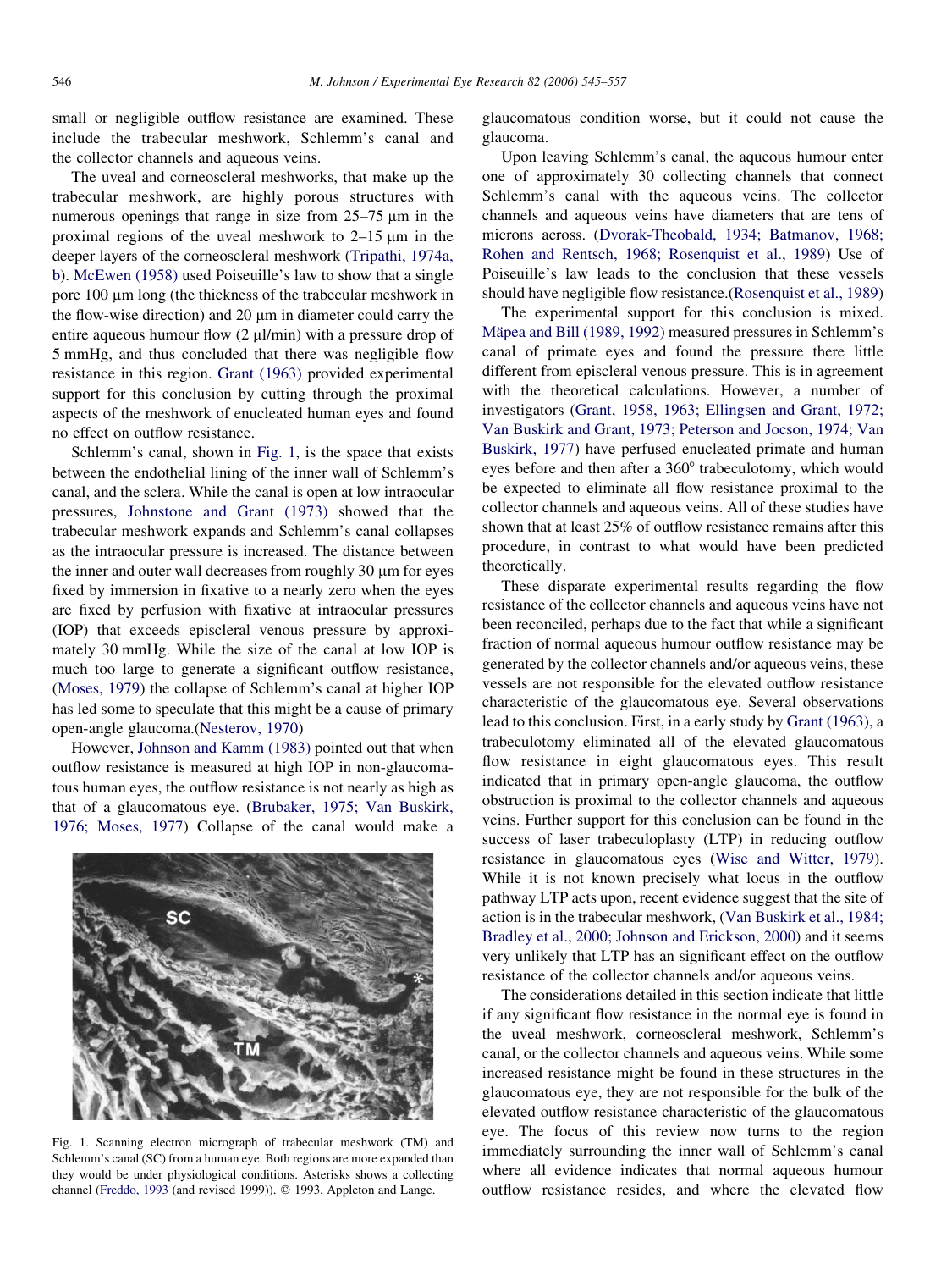<span id="page-2-0"></span>

Fig. 2. Transmission electron micrograph of the inner wall of Schlemm's canal (SC) of a human eye, showing the endothelium (arrows) and giant vacuoles within this endothelial layer (GV). The region immediately below the inner wall and basement membrane is the juxtacanalicular connective tissue (JCT) and has many large, apparently empty spaces (ES). Collagen (C) and elastin (E) are apparent in the JCT along with fibroblastic-like cells. Magnification in source article  $\times 89,100$ [\(Gong et al., 1996](#page-10-0)). © 1996, Wiley–Liss, Inc.

resistance characteristic of primary open-angle glaucoma also likely arises.

## 2. The inner wall region of Schlemm's canal

Here, the term 'inner wall region' is used to refer to the inner wall endothelium of Schlemm's canal, its basement membrane and the adjacent juxtacanalicular connective tissue. Fig. 2 shows a transmission electron micrograph of the tissues that neighbours Schlemm's canal on its upstream side.

The endothelial lining of inner wall of Schlemm's canal is typical in some ways of other vascular linings.([Tripathi, 1974a,](#page-12-0) [b\)](#page-12-0) The cells are long, flattened cells that are spindle-shaped with a central nuclear bulge and tapering rounded edges. Their long axis is parallel to the canal (in the direction of flow through the canal) with a length of  $40-100 \mu m$  and a width of  $5-15$  µm. They are flattened cells with a thickness of 1 µm or less, except in their nuclear region. They are attached to one another with tight junctions [\(Raviola and Raviola, 1981; Bhatt](#page-12-0) [et al., 1995\)](#page-12-0).

This endothelium has several unique characteristics. First, structures known as 'giant vacuoles' are seen in this layer.(Fig. 3) While they appear to be intracellular structures, they are really outpouchings of the endothelium into Schlemm's canal, caused by the pressure drop across inner wall endothelial cells [\(Brilakis and Johnson, 2001](#page-10-0)). [Epstein](#page-10-0) [and Rohen \(1991\)](#page-10-0) described these structures as 'dilations of the paracellular spaces'. [Grierson and Lee \(1978\)](#page-10-0) showed that these structures were invaginations into the canal with most having a large opening on the meshwork side of the vacuole. Twenty to thirty percent of these vacuoles also have a distal opening, a pore, and thus some of the vacuoles are transcellular channels.

It has not always been sufficiently appreciated that cell processes from the inner wall endothelium are frequently attached to a second layer of cells ([Fig. 4](#page-3-0)). This layer was first noted by [Holmberg \(1959, 1965\)](#page-11-0) who considered the inner wall of Schlemm's canal 'to be formed by two endothelial layers separated by a narrow space'. Two distinct layers are only apparent in eyes fixed by immersion; this distinction is lost in eyes fixed by perfusion. Only the outer layer (the endothelial lining of the inner wall of Schlemm's canal) is continuous. Cell processes from the cells of this endothelium attach to the inner layer of cells that have been called subendothelial cells, ([Johnstone, 1979](#page-11-0)) but whose cell type has not yet been determined. This latter layer is, in some cases, responsible for the impression that giant vacuoles appear to be intracellular structures since this layer can sometimes make up the basal aspect of some vacuoles (see [\(Epstein and Rohen, 1991](#page-10-0))).

The distal openings, or pores, in these vacuoles are a second feature of the inner wall endothelium that is relatively unique (Fig. 3). The majority of these pores are transcellular, although a fraction of these pores are located at the border of two cells (border pores), and thus not transcellular ([Ethier et al., 1998\)](#page-10-0). The transcellular pores do not connect the extracellular fluid



Fig. 3. Scanning electron micrograph of the inner wall of Schlemm's canal as viewed from within the canal. The bulging structures are giant vacuoles (and some nuclei). The insert shows an arrowhead pointing at a pore passing through one of the giant vacuoles (modified from ([Allingham et al., 1992](#page-10-0))). © 1992, Association for Research in Vision and Ophthalmology.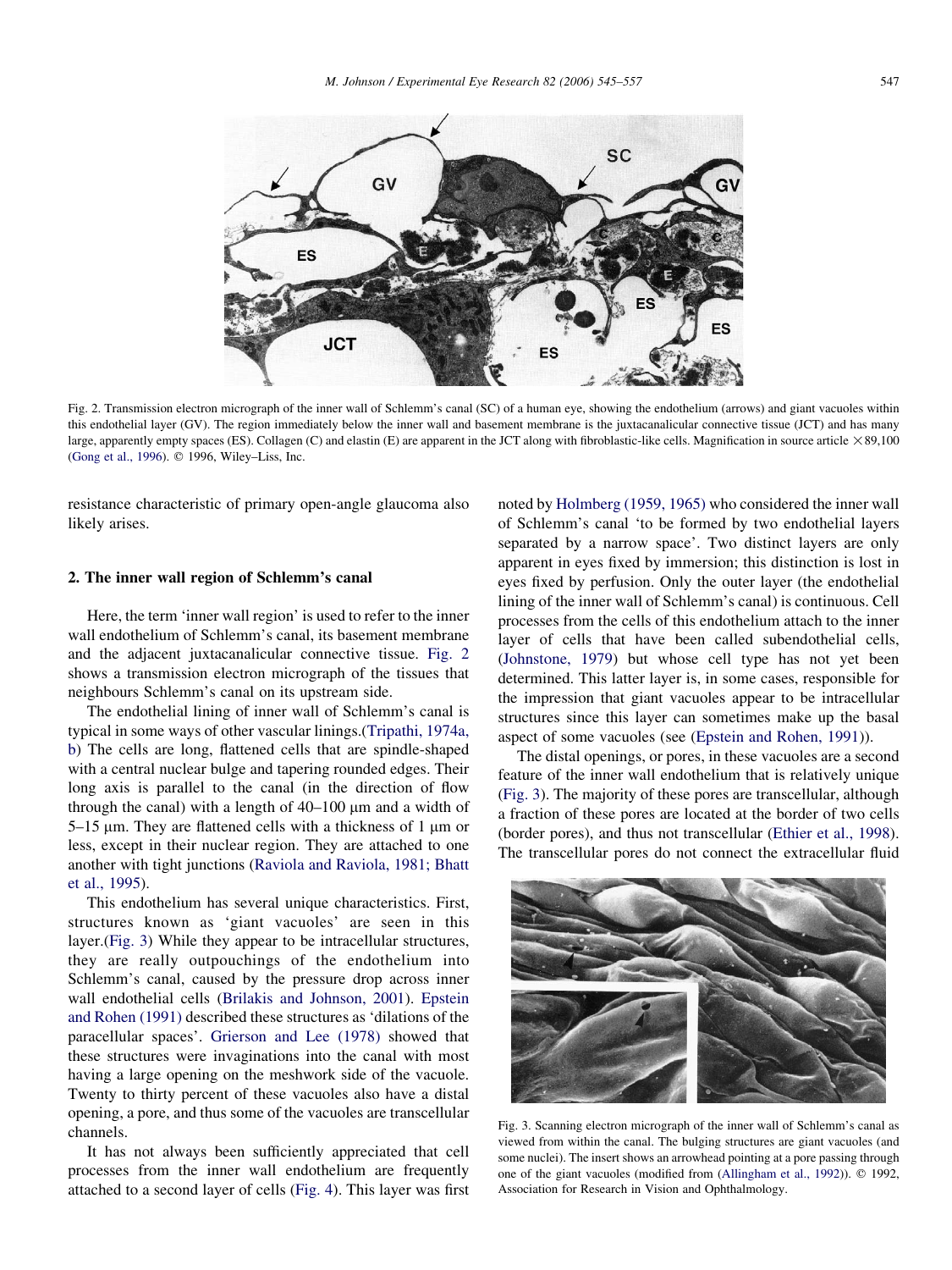<span id="page-3-0"></span>

Fig. 4. Schematic diagram showing change in configuration of cell (EC) of endothelial lining of Schlemm's canal going from low IOP (B) to high IOP (A). These cells attach to a second layer of cells (SEC) that in turn attach to the trabecular lamella (tl). ([Johnstone, 1979](#page-11-0)).  $© 1979$ , Association for Research in Vision and Ophthalmology.

with the cytoplasm of the cell. Instead, they pass from the basal side of the cell to the apical side at a location on the cell surface where the cell membranes from the inner and outer surfaces of the cell have come together and fused. The pore is thus membrane-lined on its surface. These pores usually form on giant vacuoles since it is in this region in which the cell is greatly attenuated and the cytoplasm becomes thin.

Fusion of the inner and outer cell membranes and the formation of transcellular pores are not entirely unique to these cells. Pores associated with giant vacuoles are also found on the arachnoid villi in the drainage pathway for the cerebrospinal fluid ([Tripathi, 1974a,b, 1977; Angevine, 1994](#page-12-0)). When cell thickness is reduced below a critical thickness, vascular

Table 1

| Specific hydraulic conductivity $(K)$ of connective tissues |  |
|-------------------------------------------------------------|--|
|-------------------------------------------------------------|--|

| <b>Tissue</b>                             | $K \times 10^{14}$ (cm <sup>2</sup> ) |
|-------------------------------------------|---------------------------------------|
| Lens capsule <sup>a</sup>                 | 0.1                                   |
| Descemet's membrane <sup>b</sup>          | $0.1 - 0.2$                           |
| Bruch's membranea <sup>c</sup>            | $0.5 - 1.5$                           |
| Glomerulus basement membrane <sup>d</sup> | $\mathcal{D}_{\mathcal{L}}$           |
| Aortic wall <sup>e</sup>                  | $0.5 - 2.5$                           |
| Corneal stroma <sup>e</sup>               | $0.5 - 2.5$                           |
| Sclera <sup>e</sup>                       | 1.4                                   |
| Cartilage <sup>f</sup>                    | $1 - 10$                              |
| $S$ ynovium <sup>g</sup>                  | $1.5 - 7$                             |
| Vitreous humor <sup>h</sup>               | 1500-1800                             |

[Fels \(1970\)](#page-10-0).<br>[Fatt \(1969\).](#page-10-0)<br>[Starita et al. \(1997\)](#page-12-0).

d [Robertson and Walton \(1989\).](#page-12-0)<br>
<sup>e</sup> [Levick \(1987\)](#page-11-0).<br>
<sup>f</sup> [Mow et al. \(1984\)](#page-11-0).<br>
<sup>g</sup> [Levick et al. \(1996\)](#page-11-0)

- 
- 
- <sup>h</sup> [Fatt \(1977\).](#page-10-0)

endothelium can form transcellular pores involved in transport processes [\(Palade et al., 1979; Neal and Michel, 1995; Neal and](#page-11-0) [Michel, 1996; Savla et al., 2002](#page-11-0)).

The inner wall endothelium of Schlemm's canal is supported by a discontinuous basement membrane. This makes Schlemm's canal a somewhat unique vessel having a continuous endothelium with tight junctions between neighbouring cell, supported by a discontinuous basement membrane. Blood vessel endothelia have a continuous endothelium with a continuous basement membrane, while lymphatics have a discontinuous endothelium with a discontinuous basement membrane [\(Gong et al., 1996\)](#page-10-0).

The region immediately underlying the inner wall and basement membrane is the juxtacanalicular connective tissue (JCT) and has many large, apparently empty spaces. This region extends from the last trabecular beam until the basement membrane of the inner wall endothelium. It is typically 2– 15  $\mu$ m thick. The JCT is more porous (30–40% open space when fixed under flow conditions) ([Ten Hulzen and Johnson,](#page-12-0) [1996\)](#page-12-0) than most other connective tissues.

The JCT has extracellular matrix components typical of connective tissues and fibroblastic-like cells that lack a basal lamina ([Gong et al., 1996\)](#page-10-0) but that are connected to the extracellular matrix with integrins [\(Tervo et al., 1995](#page-12-0)). The extracellular matrix components include collagen types I, III, IV, V and VI (but not type II), (Lütjen-Drecoll et al., 1989; [Marshall et al., 1990; Marshall et al., 1991\)](#page-11-0) elastin, ([Gong et](#page-10-0) [al., 1989\)](#page-10-0) laminin, ([Marshall et al., 1990\)](#page-11-0) fibronectin, ([Gong](#page-10-0) [et al., 1996\)](#page-10-0) and glycosaminoglycans, particularly dermatan sulfate, chondroitin sulfate and hyaluronic acid ([Gong et al.,](#page-10-0) [1996\)](#page-10-0). With aging, this region shows an accumulation of structures called plaques (Lütjen-Drecoll et al., 1981; Alvarado [et al., 1986](#page-11-0)). In glaucoma, there appears to be an increased agerelated accumulation of plaque material, although this accumulation has little hydrodynamic consequence, as mentioned below.

# 3. The generation of flow resistance in the inner wall region of Schlemm's canal

While there is agreement among most investigators that the bulk of aqueous humour outflow resistance is generated in the immediate vicinity of the inner wall endothelium of Schlemm's canal, the precise location and the mechanism by which this dissipation occurs is still a topic of active debate and research.

## 3.1. The juxtacanalicular connective tissue (JCT)

The JCT, with its tortuous submicron-sized flow pathways, is a natural location to investigate as to its role in generating outflow resistance. Surprisingly, morphometric analysis combined with theoretical calculations have indicated that, unless these apparently open spaces are actually filled with an extracellular matrix gel, they would generate an insignificant fraction of the total outflow resistance [\(Kamm et al., 1983;](#page-11-0) [Seiler and Wollensak, 1985; Ethier et al., 1986\)](#page-11-0).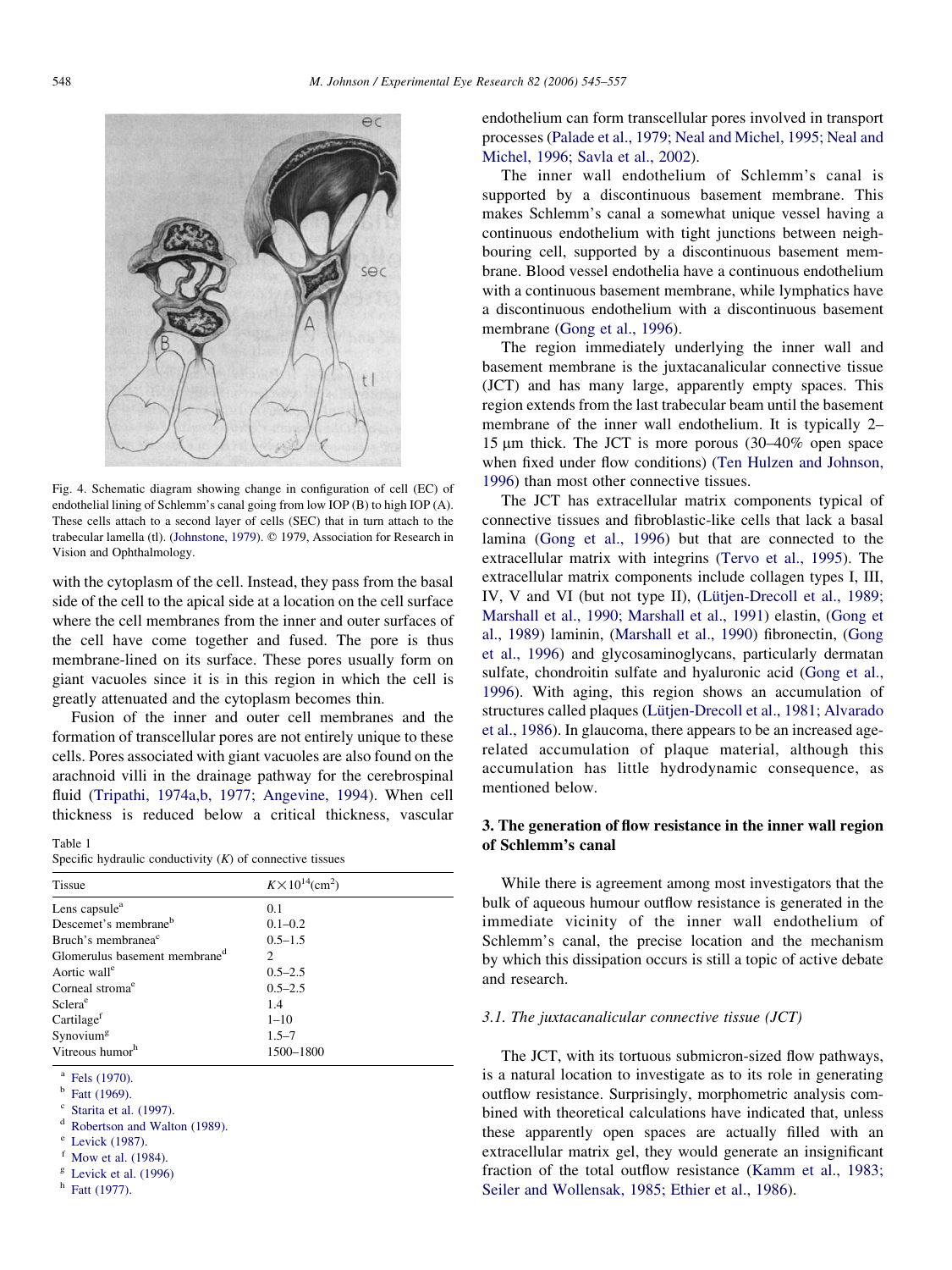<span id="page-4-0"></span>This conclusion was reached using porous media theory to characterize the flow resistance of the JCT, an approach that has been used in other connective tissues [\(Levick, 1987\)](#page-11-0). Several different parameters can be use to characterize the fluid transport capacity of a tissue. The flow resistance  $(R = \Delta P/Q)$ of a tissue is the ratio between the pressure drop across that tissue  $(\Delta P)$  and the flow rate generated by that pressure drop  $(Q)$ ; the inverse of this quantity is know as the total hydraulic conductance of this tissue. The conductance per unit surface area is known as the hydraulic conductivity  $(L_n)$ , while the conductance of the tissue normalized for surface area, tissue length in the flow wise direction (L) and fluid viscosity ( $\mu$ ) is known as the specific hydraulic conductivity  $(K)$ .

Darcy's law relates the flow resistance  $(R)$  of a tissue to the specific hydraulic conductivity  $(K)$  of that tissue,

$$
R = \frac{\Delta P}{Q} = \frac{\mu L}{K A} \tag{1}
$$

Table 2

and the specific hydraulic conductivity is related to the hydraulic conductivity as:

$$
K = L_{\rm p} \mu L \tag{2}
$$

Typical values of  $K$  and  $L_p$  for a variety of tissues are found in [Tables 1 and 2](#page-3-0).

The  $K$  value that characterizes the flow resistance of a tissue can be measured experimentally by determining the other parameters in Eq. (1), all of which are easy to determine or estimate for aqueous humour outflow with the exception of the length  $(L)$  over which the pressure drop occurs. However, since the bulk of the pressure drop occurs somewhere in or near the inner wall of Schlemm's canal, it can be concluded that this length is less than roughly 10 um, or so, an estimate supported by experimental studies ([Maepea and Bill, 1992\)](#page-11-0). Using a flow rate through the aqueous outflow pathway of  $2 \mu$ l/min passing through a cross-sectional area of between 0.054 and 0.13  $\text{cm}^2$  (canal width of 150–350  $\mu$ m; canal length

| rry and the conductivity (Ep. cm $\sec(g)$ for a variety of physiological inclinitiaties |                   |                              |  |  |
|------------------------------------------------------------------------------------------|-------------------|------------------------------|--|--|
| Membrane                                                                                 | Type <sup>a</sup> | $L_{\rm p}$ $\times 10^{11}$ |  |  |
| Kidney epithelial cells (MDCK cells) <sup>b</sup>                                        | a                 | 0.075                        |  |  |
| Xenopus oocytes <sup>c</sup>                                                             | a                 | 0.2                          |  |  |
| Xenopus oocytes $+$ CHIP28 $^{\circ}$                                                    | a                 | 1.6                          |  |  |
| Proximal tubule epithelial cells <sup>d</sup>                                            | a                 | 1.2                          |  |  |
| Red blood cells <sup>d,e</sup>                                                           | a                 | $1 - 1.6$                    |  |  |
| Gall bladder epithelial cells <sup>f</sup>                                               | a                 | $4 - 9$                      |  |  |
| Corneal epithelium <sup>g,h</sup>                                                        | h                 | $0.04 - 0.7$                 |  |  |
| Gall bladder epithelium <sup>d,f</sup>                                                   | b                 | $1.3 - 3.6$                  |  |  |
| Proximal tubule epithelium <sup>b,d</sup>                                                | h                 | $7.5 - 55$                   |  |  |
| Rentinal pigment epithelium <sup>1</sup>                                                 | h                 | 16                           |  |  |
| Brain capillary <sup>J</sup>                                                             | c                 | 0.03                         |  |  |
| Corneal endothelium <sup>g,k</sup>                                                       |                   | $0.14 - 5$                   |  |  |
| Lung capillary <sup>j</sup>                                                              | c                 | 3.4                          |  |  |
| Skeletal muscle capillary <sup>1,1</sup>                                                 | c                 | $2.5 - 7$                    |  |  |
| Cardiac muscle capillary <sup>j,1</sup>                                                  |                   | 8.6                          |  |  |
| Aorta <sup>m</sup>                                                                       |                   | 9                            |  |  |
| Mesentery, omentum <sup>j</sup>                                                          |                   | 50                           |  |  |
| Intestinal mucosa <sup>j,1</sup>                                                         | d                 | $32 - 130$                   |  |  |
| Synovium $(knee)^1$                                                                      | d                 | 120                          |  |  |
| Renal peritubulal capillaries <sup>1</sup>                                               | d                 | $225 - 700$                  |  |  |
| Renal glomerulus <sup>j,1</sup>                                                          | d                 | 400-3100                     |  |  |
| Descemet's membrane <sup>h</sup>                                                         | е                 | $15 - 37$                    |  |  |
| Lens capsule <sup>n</sup>                                                                | е                 | $17 - 50$                    |  |  |
| Bruch's membrane <sup>o</sup>                                                            | е                 | 2000-12 500                  |  |  |
| Kidney tubule basement membrane <sup>p</sup>                                             | e                 | 6300-13700                   |  |  |

<sup>a</sup> **a**, cell membranes; **b**, unfenestrated epithelium; **c**, unfenestrated endothelium; **d**, fenestrated epithelia; and **e**, basement membranes.<br>
<sup>b</sup> [Timbs and Spring \(1996\).](#page-12-0)<br>
<sup>c</sup> [Preston et al. \(1992\)](#page-11-0).<br>
<sup>d</sup> Gonzalez et a

- 
- 

- 
- 
- <sup>i</sup> [Tsuboi \(1987\)](#page-12-0).<br><sup>j</sup> [Renkin \(1977\)](#page-12-0).<br><sup>k</sup> [Hedbys and Mishima \(1962\).](#page-11-0)
- 
- 
- 

<sup>1</sup> [Levick and Smaje \(1987\)](#page-11-0).<br><sup>m</sup> [Vargas et al. \(1979\).](#page-12-0)<br><sup>n</sup> [Fisher \(1982\).](#page-10-0)<br><sup>o</sup> [Starita et al. \(1996\)](#page-12-0) (eves under 40) and [Bentzel and Reczek \(1978\)](#page-10-0).

<sup>p</sup> [Welling and Welling \(1978\).](#page-12-0)

Hydraulic conductivity (Lp:  $cm^{2*}$  sec/g) for a variety of physiological membranes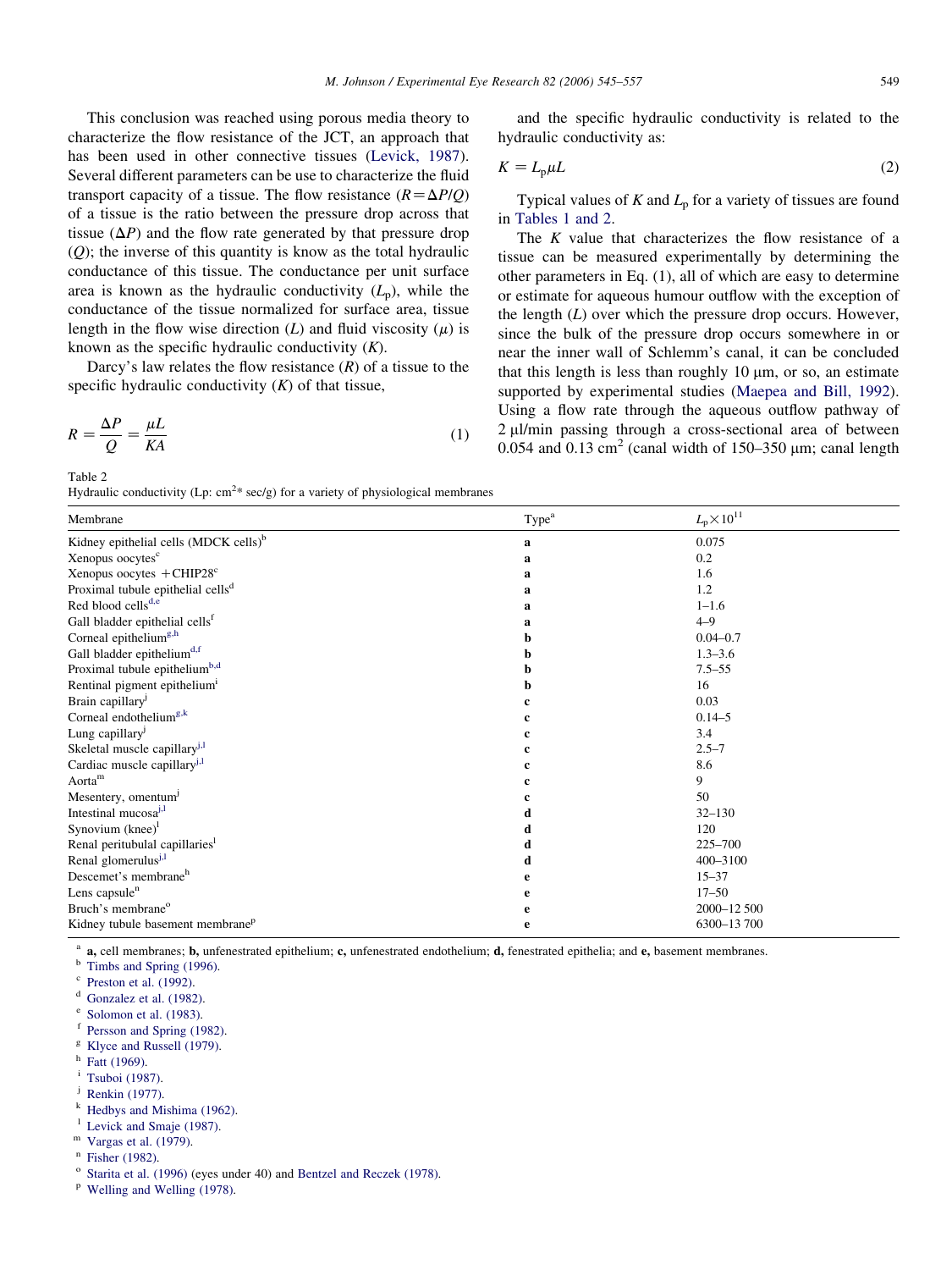<span id="page-5-0"></span>around the eye of 3.6 cm ([Ten Hulzen and Johnson, 1996\)](#page-12-0)), and a pressure drop of 5 mmHg, it can then determined that  $K$ for the resistance-causing region in the aqueous outflow pathway must be less than  $65 \times 10^{-14}$  cm<sup>2</sup>. Unless the length over with the pressure drop occurs  $(L)$  is much smaller than  $10 \mu m$ , the specific hydraulic conductivity of the connective tissue elements in the outflow pathway is greater than that of any other connective tissue with the exception of the vitreous humour ([Table 1\)](#page-3-0).

 $K$  can also be estimated from photomicrographs showing the ultrastructure of a tissue ([Overby et al., 2001\)](#page-11-0). This can potentially allow an evaluation of which structures in the aqueous outflow pathway are generating the measured outflow resistance. Carmen–Kozeny theory relates the structure of a porous medium to  $K$  as:

$$
K = \frac{\varepsilon D_h^2}{80} \tag{3}
$$

where  $D<sub>h</sub>$  is the hydraulic diameter of the open-spaces available for flow and  $\epsilon$  is the porosity, or fraction of open space of the medium (note that at porosities higher than roughly 0.8, this equation becomes inaccurate). Using Carmen–Kozeny theory combined with conventional transmission electron microscopy, it was found (in immersion-fixed eyes) that the porosity of the JCT was approximately 0.15–0.25,  $D_h$  was approximately  $1-1.5 \mu m$ , and most importantly, K of the JCT was calculated to be approximately  $2000-10000 \times 10^{-14}$  cm<sup>2</sup> based on the photomicrographs.([Ethier et al., 1986; Murphy](#page-10-0)

[et al., 1992\)](#page-10-0) This is, at least, thirty times greater than the measured  $K$  of the outflow system.

Based on this, [Ethier et al. \(1986\)](#page-10-0) concluded that the JCT, as visualized using conventional transmission electron microscopy, could not generate a significant fraction of outflow resistance. Other investigators have confirmed this conclusion including studies in which the eyes were fixed by perfusion [\(Seiler and Wollensak, 1985; Murphy et al., 1992; Ten Hulzen](#page-12-0) [and Johnson, 1996](#page-12-0)). It thus followed that either this region was filled with an extracellular matrix gel that was poorly visualized using conventional TEM techniques, or, that this region was not the primary site of outflow resistance. The agerelated accumulation of 'plaque-like material' in this region that is enhanced in glaucomatous would have no influence on this conclusion ([Alvarado et al., 1986; Murphy et al., 1992\)](#page-10-0).

More recently, [Gong et al. \(2002\)](#page-10-0) used the quick-freeze/ deep-etch methodology to examine the apparent open spaces seen in the JCT region in greater detail. QFDE is a morphological technique that preserves the cellular and extracellular ultrastructure in exquisite detail and allows visualization of structures poorly preserved or not seen at all using conventional TEM tissue preparation techniques [\(Mecham and Heuser, 1990; Kubosawa and Kondo, 1994\)](#page-11-0). A more elaborate and extensive extracellular matrix was seen in the JCT using QFDE as compared to conventional methods of preparation for TEM (Fig. 5); however, micron-sized open spaces were still seen in this region, casting doubt on whether a significant fraction of outflow resistance could be generated in



Fig. 5. Enucleated human eye fixed by perfusion at 15 mmHg: (A) vacuoles (V) in the inner wall of Schlemm's canal (SC) in tissue prepared for TEM using conventional methods; notice the large open space in the region of the JCT immediately under these vacuoles; (B) the same region as seen in tissue prepared using QFDE; notice that while open spaces still exist under the vacuoles, a more complex and extensive extracellular matrix is seen  $(\times 4860)$ [\(Gong et al., 2002\)](#page-10-0). © 2002, Elsevier.



Fig. 6. (A) Schematic of use of micropipette to measure pressure in JCT as described by Maepea and Bill; (B) corrected schematic showing realistic size of micropipette in the JCT. Revised from ([Maepea and Bill, 1992](#page-11-0)). © 1992, Elsevier.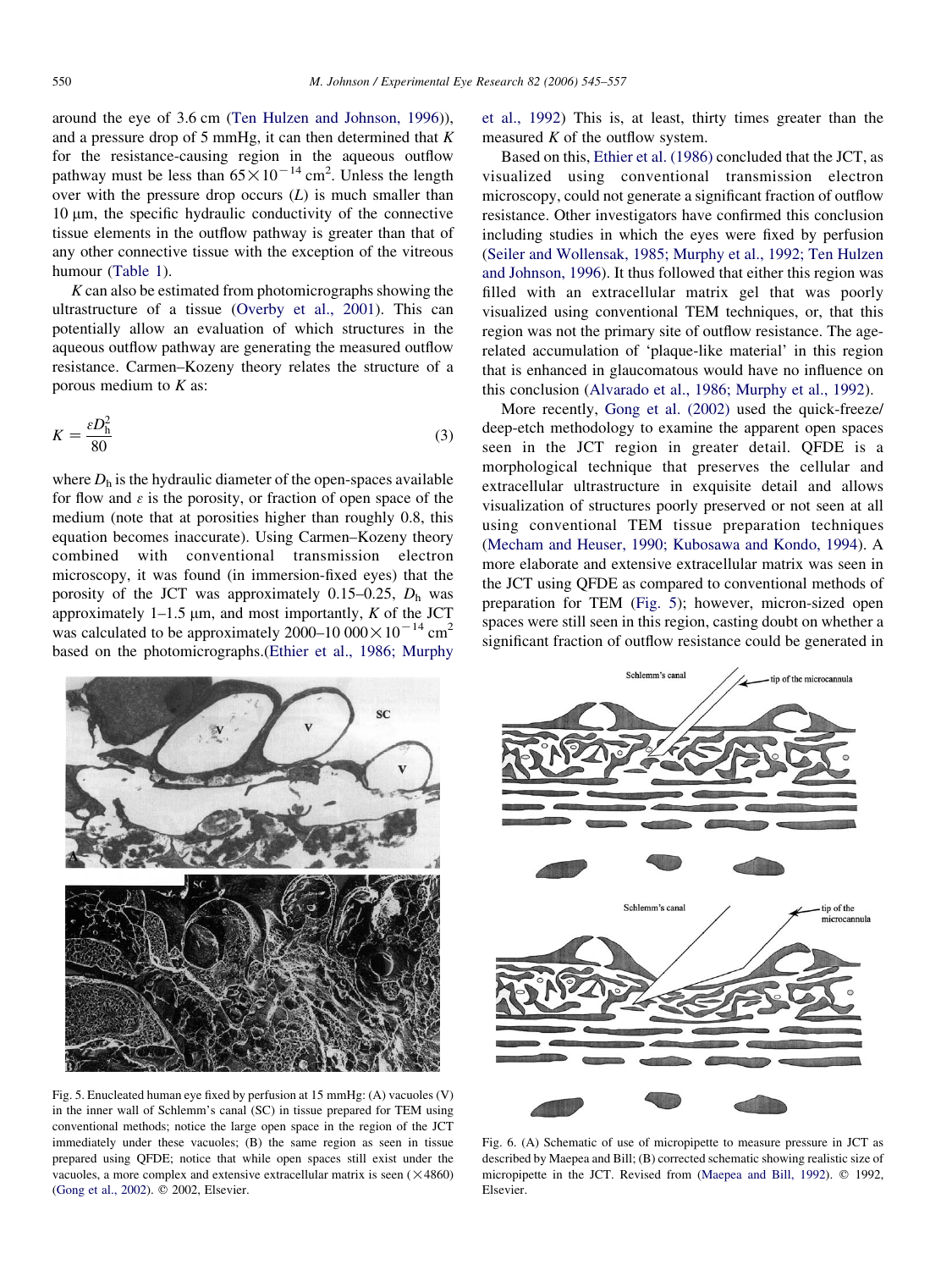this region. An important caveat pointed out by Gong et al. regarding their studies was that it was not clear whether or not QFDE can visualize the glycosaminoglycans in their uncollapsed state, and this uncertainty leaves the question of generation of appreciable flow resistance in the JCT region in doubt.

The role that glycosaminoglycans and other extracellular matrix elements found in the JCT might play in generating outflow resistance is unclear. While it has been shown that enzymes that degrade glycosaminoglycans (GAGases) increase outflow facility in a number of species (cow, guinea pig, dog, rabbit), the evidence regarding primates is conflicting, and there has been no confirmed data yet showing that GAGases decrease outflow resistance in human eyes ([Johnson](#page-11-0) [and Erickson, 2000\)](#page-11-0). Matrix metalloproteinases (MMPs) have been shown to reversibly increase outflow facility in perfused human anterior segment organ culture, and this is a strong indicator that the extracellular matrix may generate significant aqueous outflow resistance ([Bradley et al., 1998\)](#page-10-0).

Perhaps the strongest experimental evidence implicating the JCT as a major site of outflow resistance is the study of [Maepea](#page-11-0) [and Bill, \(1992\)](#page-11-0) in which micropipettes were used to localize the pressure drop to occurring between  $7$  and  $14 \mu m$  from the inner wall of Schlemm's canal. While this result is frequently cited in the literature, it is not widely appreciated that this measurement was made with a device whose tip size was as large as the measurement zone. [Fig. 6](#page-5-0)A shows the schematic of the measurement device in situ as given in the Maepea and Bill paper, while [Fig. 6B](#page-5-0), shows a corrected schematic with the measurement device drawn roughly to scale. When this reservation is combined with the fact that the inner wall of Schlemm's canal distends several to many micrometers during the process of penetration by the micropressure probe (unpublished work by Dr Milko Iliev in collaboration with our laboratory), it leads to the conclusion that the bulk of the aqueous humour pressure drop occurs near the inner wall of Schlemm's canal (within  $5-10 \mu m$ ), but that no further quantitative conclusions are possible.

#### 3.2. The basement membrane

The other possible loci for generation of outflow resistance are the basement membrane of the inner wall of Schlemm's canal, and the inner wall endothelium itself. The basal lamina or 'basement membrane' has the potential to generate a significant flow resistance. [Table 1](#page-3-0) shows that the specific hydraulic conductivities of basement membranes (top four tissues in table) are among the lowest of connective tissues.

However, basal lamina tend to be quite thin and this limits the flow resistance they can generate (see Eq. (1)). [Table 2](#page-4-0) shows the hydraulic conductivity of a variety of physiological membranes, including cell membranes, epithelia and basement membranes. The large variation in  $L_p$  of basement membranes is due not only to variation in the specific hydraulic conductivity of these tissues, but also to significant differences in their thicknesses (ranging from  $0.15 \mu m$  for Bruch's

membrane [\(Marshall et al., 1998](#page-11-0)) to  $7 \mu m$  for Descemet's membrane [\(Fatt, 1969](#page-10-0))).

It is interesting to compare the values seen in this table with the estimated value of the hydraulic conductivity of the outflow pathway. From the definition of hydraulic conductivity (or by combining Eqs. (1) and (2)),  $L_p = Q/A/\Delta P$ . Using the values characterizing the aqueous outflow pathway presented above, we can estimate that  $L_p$  for the aqueous humour outflow pathway is between  $4000 \times 10^{-11}$  and  $9000 \times 10^{-11}$  cm<sup>2</sup> sec/ g. Note that this is not a theoretical calculation but an estimate based on measured quantities.

In [Table 2](#page-4-0), we see that several basement membranes, in particular those of the renal system, have hydraulic conductivities similar to that of the aqueous outflow pathway. This suggests that the basement membrane of the inner wall endothelium of Schlemm's canal might be an important contributor to aqueous humour outflow resistance.

However, as noted above, this basement membrane is unique (as compared with vascular basement membranes) in that it is discontinuous. The recent study by [Gong et al. \(2002\)](#page-10-0) examining the inner wall region using quick-freeze/deep-etch appeared to confirm this conclusion. If there are breaks in the basement membrane, it is difficult to see how a significant flow resistance could be generated by this tissue.

### 3.3. The inner wall endothelium of Schlemm's canal

Since the time that light microscopes and later electron microscopes have been focused on the inner wall endothelium, this tissue has been an attractive candidate for the generation of aqueous humour outflow resistance. However, to appreciate the role of this tissue in generating outflow resistance, it must be recognized that, as best as is currently understood, all conventional aqueous humour outflow must pass through this cellular lining. As such, comparison of the hydraulic conductivity of this tissue  $(4000-9000 \times 10^{-11} \text{ cm}^2 \text{ sec/g})$ with that of other endothelia and epithelia as seen in [Table 2](#page-4-0), leads one to conclude that this vessel lining must have one of the highest hydraulic conductivities in the body. Compared to other tissues in [Table 2](#page-4-0), it is clear that only fenestrated endothelia (and some basement membranes) have such high hydraulic conductivities.

While the inner wall endothelium is not fenestrated, this endothelium is unique in that it contains micron-sized pores. It is interesting that even early investigators had concluded the such pores existed [\(Seidel, 1921\)](#page-12-0), long before they were first seen by electron microscopy [\(Garron et al., 1958;](#page-10-0) [Holmberg, 1959; Speakman, 1959\)](#page-10-0). This conclusion was based on early filtration studies that examined the sizes of microparticulates that would pass through the outflow pathway. It was found in these studies that a filtration barrier existed for particles larger than roughly one half micrometer or so, and thus it was concluded that pores nearly one micrometer in size must exist. More recent studies have confirmed this conclusion using microparticles and latex microspheres [\(Huggert, 1955; Huggert et al., 1955; Karg](#page-11-0) [et al., 1959; Johnson et al., 1990\)](#page-11-0).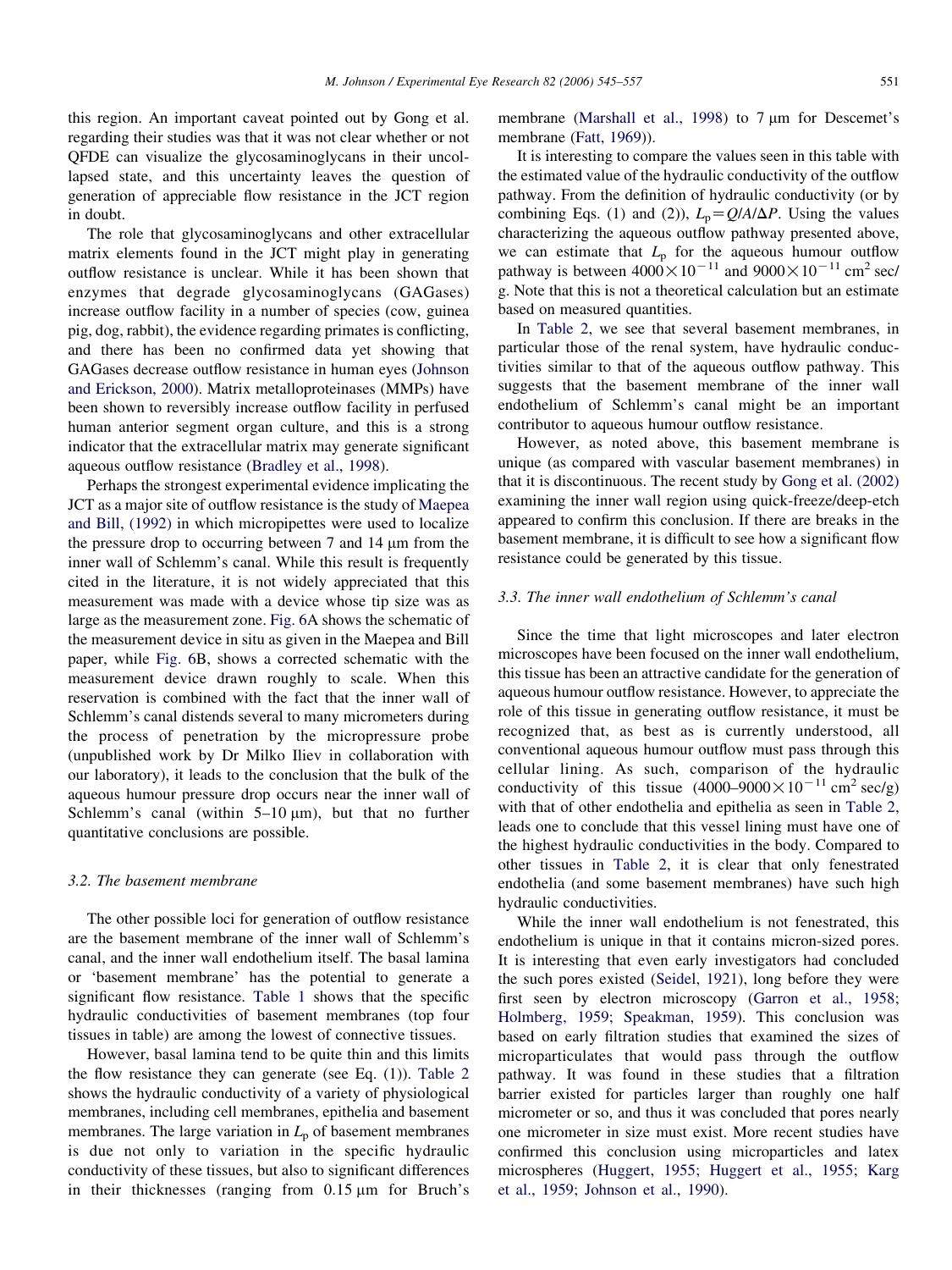<span id="page-7-0"></span>While there is some debate concerning the existence of these pores (which is discussed below), no group has offered an alternate explanation for the extraordinarily high hydraulic conductivity of the aqueous outflow pathway. Nor has any alternate explanation been offered for the relatively easy passage of microparticles 200–500 nm in diameter through the outflow pathway [\(Johnson et al., 1990\)](#page-11-0), except through these large pores. Since there are intact tight junctions between the inner wall cells (presumably to prevent blood reflux into the eye that can occur during periods of transient increases in ocular venous pressure), there are no other structures apparent in this endothelium that could explain the high hydraulic conductivity of this tissue or its filtration characteristics.

The flow resistance generated by these pores was first considered by [Bill and Svedbergh \(1972\)](#page-10-0). In an exhaustive study using scanning electron microscopy, they characterized the size distribution of these pores, and then used hydrodynamic theory to calculate for hydraulic conductivity of these pores. Using Sampson's law, that gives the hydraulic conductivity for a single pore of diameter d,

$$
L_{\rm p} = \frac{d}{6\pi\mu} \tag{4}
$$

They found that the inner wall endothelium could present, at most, 10% of the outflow resistance. That is, the hydraulic conductivity of the pores in the inner wall endothelium is, at least, 10-fold higher than the measured hydraulic conductivity of the outflow pathway. This conclusion has been confirmed in a number of studies ([Grierson et al., 1979; Erikkson and](#page-11-0) [Svedbergh, 1980\)](#page-11-0).

These results would appear to rule out the inner wall endothelium as a major site of outflow resistance. However, a number of experimental findings are at variance with this conclusion. In particular, when chelating agents (EDTA, EGTA: [\(Bill et al., 1980; Hamanaka and Bill, 1987](#page-10-0))) or a proteolytic enzyme (a-chymotrypsin: ([Hamanaka and Bill,](#page-11-0) [1987\)](#page-11-0)) were perfused through the outflow pathway of live primates, it was found that ruptures of the inner wall endothelium were produced by these agents that decreased outflow resistance more that could be explained by the calculated flow resistance of the inner wall pores.

It has been pointed out ([Johnson et al., 1992\)](#page-11-0) that a hydrodynamic interaction ('the funnelling effect') between the inner wall pores and the JCT, that lies immediately below these



Fig. 7. Schematic of the 'funnelling' of aqueous humour through the JCT, toward a vacuole and pore that allows this fluid to pass through the inner wall endothelium [\(Overby et al., 2002](#page-11-0)). © 2002, Association for Research in Vision and Ophthalmology.



Fig. 8. Pore density as a function of volume of fixative perfused through the outflow pathway of normal eyes (filled symbols) and eyes with POAG (open). Lines are best fit with outliers excluded. Details in Johnson et al.  $(2002)$ .  $\circledcirc$ 2002, Association for Research in Vision and Ophthalmology.

pores, might explain the findings of Hamanaka and Bill (see Fig. 7). In this scenario, the pores and vacuoles themselves contribute negligible flow resistance, but since they force the fluid to 'funnel' through those regions of the JCT nearest the pores and vacuoles, the vacuole size and pore density can have a significant effect on the effective hydraulic conductivity  $(L_p)$ of the JCT:

$$
L_{\rm p} = \frac{2KnD}{\mu} \tag{5}
$$

here,  $K$  is the specific hydraulic conductivity of the JCT region,  $n$  is the number of pores per unit area in the inner wall,  $D$  is the diameter of the vacuoles in the inner wall and  $\mu$  is the viscosity of the aqueous humour.

The funnelling model suggests that while the bulk of outflow resistance is actually generated in the JCT, its magnitude is modulated by the pores and vacuoles of the inner wall endothelium of Schlemm's canal. This model explains many of the characteristics of the outflow pathways discussed above. However, two recent studies ([Sit et al., 1997;](#page-12-0) [Ethier et al., 1998](#page-12-0)) failed to find a correlation between outflow facility and inner wall pore density as would be expected if Eq. (5) describes the hydraulic conductivity of the outflow pathway. Furthermore, these studies found that at least some inner wall pores may be artifacts of the fixation process.

# 3.4. Pores as possible fixation artifacts and the possible importance of flow through inner wall cell junctions or through water channels

The micron-sized pores that pass through the endothelial cells of the inner wall endothelium of Schlemm's' canal are relatively unique to these cells and to the cells of the arachnoid villi, a tissue of the cerebrospinal fluid pathway. This unique character has led some investigators to doubt that these are physiologic structures, but instead consider them to be artifacts of the tissue preparation process. The possibility that pores form during tissue preparation for electron microscopy was supported in recent studies that showed that during tissue fixation under flow conditions, the pore density of the inner wall endothelium increased as a function of the volume of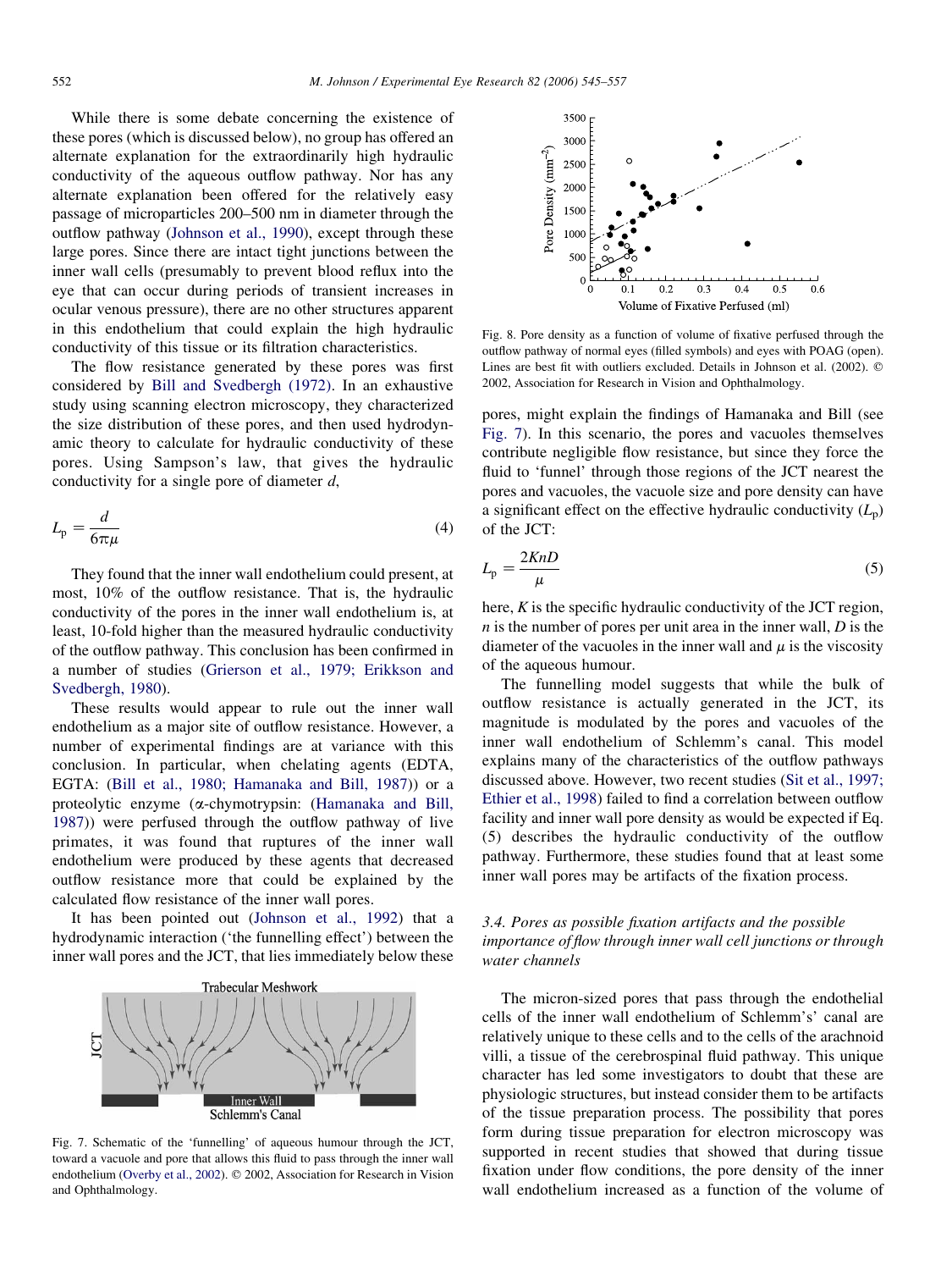fixative perfused through the outflow pathway (see [Fig. 8](#page-7-0)) [\(Sit](#page-12-0) [et al., 1997; Ethier et al., 1998\)](#page-12-0).

It has been postulated by several investigators [\(Epstein and](#page-10-0) [Rohen, 1991; Alvarado et al., 1998; Brandt and O'Donnell,](#page-10-0) [1999; Underwood et al., 1999; Rao et al., 2001; Heimark et al.,](#page-10-0) [2002](#page-10-0)) that instead of passing through the pores in the inner wall endothelium, a significant fraction of the aqueous humour passes through gaps between the tight junction strands of these cells. Ethier and Chan ([Ethier and Chan, 2001](#page-10-0)) found that cationized ferritin perfused into enucleated human eyes acted to decreased outflow facility and was seen accumulating near junctions between inner wall endothelial cells. While Ethier and Chan argue that the decreased outflow facility caused by cationized ferritin was due to pore blocking that was also seen to occur in this study, others [\(Burke et al., 2004](#page-10-0)) have interpreted their results as consistent with a significant flow through the junctional complexes.

There are a variety of reasons why this hypothesis is untenable. Two strong argument against this possibility were already given above, namely that the uniquely high hydraulic conductivity of the aqueous outflow pathway is inconsistent with flow through intact tight junctions, and that the relatively free passage of microspheres 200–500 nm in diameter through the outflow pathway would be precluded if transport was primarily through such cell junctions. It is well known in the vascular system that macromolecules larger than roughly 10– 20 nm are largely excluded from passing through intact tight junctions, for either fenestrated or non-fenestrated vessels ([Pappenheimer et al., 1951; Simionescu et al., 1978; Curry,](#page-11-0) [1980; Bundgaard, 1984; Curry, 1984; Fu, 2001\)](#page-11-0).

[Raviola and Raviola \(1981\)](#page-12-0) examined the tight junctions of the inner wall endothelium and calculated the flow that would be expected through these junctions. The gaps they found available for transport around the tight junctional strands were nanometers in size, and they concluded that any flow that might occur through these spaces would be negligible. [Ye et al.](#page-12-0) [\(1997\)](#page-12-0) used freeze-fracture techniques to examine these junctions in eyes fixed under flow conditions and did not report significant differences from the dimensions reported by Raviola and Raviola. The notion that microparticles that are roughly one half micron in size could relatively easily pass through such openings seems improbable, at best.

The study of [Ye et al. \(1997\)](#page-12-0) did find that the tight junctions of the inner wall cells simplified with increasing intraocular pressure. They speculated that the junctional simplification that occurred with increasing perfusion pressure might lead to border pore formation at locations of focal separation in the tight junctions. While they did not find a statistically significant relationship between junctional complexity and outflow facility in this small series of eyes, they did find a trend in that direction, consistent with their hypothesis.

Thus, while there are a number of strong arguments against the possibility of transport of a significant quantity of aqueous humour across the inner wall of Schlemm's canal passing directly through intact cell junctions, simplification of these junctions might be involved in the process of border pores

formation. Paracellular flow through border pores could be consistent with the findings of [Epstein and Rohen \(1991\)](#page-10-0).

It has also been suggested that a fraction of aqueous humour outflow might pass through water channels (aquaporins) in the cell membrane of the inner wall cells ([Stamer et al., 1995](#page-12-0)). Red blood cells and renal proximal tubules are cell types expressing high levels of aquaporin 1 ([Preston et al., 1992](#page-11-0)). The hydraulic conductivities of the water channels in these cell membranes have been measured, as have those of cells in which aquaporins are overexpressed (see [Table 2\)](#page-4-0). All of these values are more than 1000 times smaller than the hydraulic conductivity of aqueous outflow pathway. It goes without saying that water channels also cannot explain the relatively free passage of half micron-sized particles through the outflow pathway.

The only pathway that appears consistent with the available physiologic evidence is through the inner wall pores whose existence was postulated already some 80 years ago ([Seidel,](#page-12-0) [1921](#page-12-0)), and that now are easily seen using scanning electron microscopy of this tissue. Importantly, the size of these pores is consistent with the predictions of [Seidel \(1921\).](#page-12-0) Whether this transport is primarily through border pores or is also through the transcellular pores remains to be determined.

The question remains as to why the number of these pores increases during the fixation process, as shown in [Fig. 8.](#page-7-0) A further finding of the studies of Sit et al. and Ethier et al. was that the number density of pores in the inner wall endothelium decreases as a function of post-mortem time, something not expected of an artifact. Instead, it may be that that fixation under flow conditions generates stresses in the inner wall due both to pressure-induced stretching of the inner wall of Schlemm's canal and also to shrinkage of the tissue following fixation ([Johnson et al., 2002\)](#page-11-0). Pressure-induced stress is likely what causes the formation of these pores under physiologic conditions. Then, fixative-induced pore formation might be an artifact associated with a physiological process, namely stress on the inner wall endothelium. In this scenario, the y-intercepts of the lines seen on [Fig. 8](#page-7-0) would then represent the true physiological pore density of normal and glaucomatous eyes, respectively. Importantly, [Fig. 8](#page-7-0) shows this density to be greatly reduced in glaucomatous eyes.

### 4. Future work

While the evidence supporting the existence and importance of inner wall pores to aqueous humour outflow is strong, there have been no studies investigating the cellular processes by which such structures might originate, form, remain stable, and finally close. This is true for both transcellular pores and for border pores. For transcellular pores to allow flow without compromising the barrier between intracellular and extracellular fluids, there must be a fusion of the basal and apical surface of the cell. Neal and Michel have suggested that transcellular openings occur when cell thickness is reduced to a critical value ([Neal and Michel, 1995; Neal and Michel, 1996; Savla](#page-11-0) [et al., 2002\)](#page-11-0).

Proteins from the cortex of the cytoskeleton likely are involved in stabilizing the pores that form at this fusion site,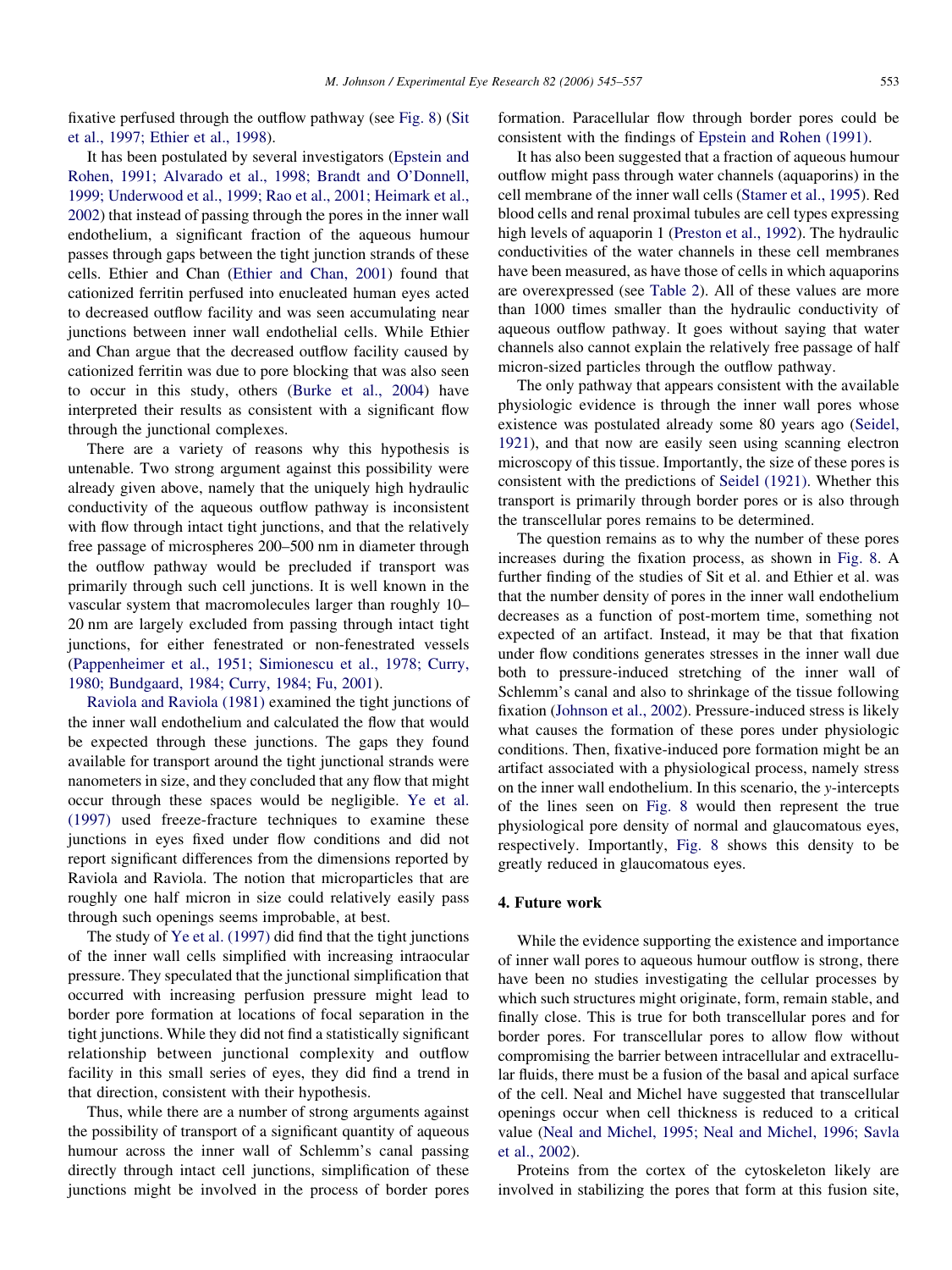and some cellular mechanism must exist for modulating the pore number density such that intraocular pressure is maintained. The biophysics of the pore formation process should be evaluated, and the cytoskeletal mechanics underlying the process of pore formation needs to be elucidated. Studies of experimental pore formation in vascular endothelium might provide useful information ([Neal and Michel,](#page-11-0) [1995; Neal and Michel, 1996; Savla et al., 2002](#page-11-0)).

Giant vacuoles likely have an important role in this process. The cells of the inner wall endothelium are under large stresses due to the pressure gradient across them that acts to separate them from their underlying basement membrane and/or underlying cells. This is very different than in vascular endothelium where the pressure is always greater within the vessel than in the tissue surrounding it, and thus vascular cells are being pressed against their supporting basement membrane rather than being pulled away from it.

Schlemm's canal cells undergo tremendous deformations due to this stress, with the surface area of the cells increasing by as much as 50% as the vacuoles expand with increasing intraocular pressure ([Ethier, 2002\)](#page-10-0). These strains cause the cell to thin, pulling together the apical and basal surface of the cell, thus facilitating the fusion necessary to form a transcellular pore, and perhaps also initiating cellular process associated with this pore formation. These strains also lead to junctional simplification, and this likely facilities formation of border pores. The magnitude of the pressure drop across these cells is not known. If the entire aqueous outflow pressure drop (IOP episcleral venous pressure) acts across these cells, it is hard to see how these cells could withstand such a tremendous load. More likely, as suggested by the funnelling model, most of the pressure drop occurs upstream either in the JCT region or in the basal lamina, and a much smaller pressure drop (perhaps a fraction of a mmHg) occurs over these thin cells ([Bill and](#page-10-0) [Svedbergh, 1972\)](#page-10-0). This would still be expected to produce large deformations. Biomechanical studies are needed to determine the ability of inner wall cells to maintain the stresses caused by the pressure drop across these cells, and how pore formation acts to redistribute these stresses.

Detailed studies of the cell biology of these processes require a model system that allows access to the surface of these cells and facilitates controlled perturbations. Such a model is likely best accomplished by cell culture studies in which Schlemm's canal cells are perfused from basal to apical side as they are physiologically. This is a difficult experimental condition to replicate due to the significant stresses that these cells must sustain without detachment. The first attempt at such a model was by Alvarado's group [\(Perkins et al., 1988\)](#page-11-0), but they found that they needed to perfuse from in the opposite direction (apical to basal) to avoid separating their cells from their substratum. This was likely due to the relatively high pressure drop they used in their system (5 mmHg), which matches the pressure drop of the aqueous outflow pathway, but, as mentioned above, is likely significantly larger than the physiological pressure drop across the inner wall endothelium. Whereas live and enucleated eyes can be perfused with pressure drops as high

as 30 mmHg with relatively normal appearance of the inner wall endothelium [\(Johnstone and Grant, 1973; Lee and](#page-11-0) [Grierson, 1975](#page-11-0)), this does not appear to be possible in Schlemm's canal cell cultures perfused in the basal to apical direction ([Alvarado et al., 2004](#page-10-0)).

A second potential experimental concern with such studies has to do with the maturity of the junctions between the cells when the study is begun. Junctions between cells continue to mature long after the cells have become confluent ([Albelda et](#page-10-0) [al, 1988; Sill et al., 1992; Yaccino et al., 1997; Underwood et](#page-10-0) [al., 1999; Kaida et al., 2000; Penfold et al., 2000](#page-10-0)). These studies have shown that the permeability to solutes, electrical resistance, and hydraulic conductivity can continue to change one to 2 weeks post confluence in endothelial monolayers. Measurements of hydraulic conductivity should only be made after the junctions become stable ([Burke et al., 2004](#page-10-0)). This is especially a concern for studies using steroids or other agents that directly affect these junctions and thus can influence how long they take to become stable ([Underwood et al., 1999\)](#page-12-0). Maturity of the junctions should be confirmed by ascertaining that the hydraulic conductivity of such systems is indeed stable over an extended period of hours. It is likely that this will only be possible at very low pressure drops making these experiments technically challenging.

Recent results using these models have providing interesting findings, demonstrating that the hydraulic conductivity of these cells can change depending on whether the cells are perfused from the apical or basal side [\(Alvarado et al., 2004\)](#page-10-0). Distinct differences in cell morphology are also seen depending on the perfusion direction ([Alvarado et al., 2004\)](#page-10-0). However, the cellular morphology of these systems do not yet match what is found physiologically. These in vitro cell layers show large (micro-sized) intercellular gaps ([Underwood et al., 1999;](#page-12-0) [Alvarado et al., 2004](#page-12-0)) that are not seen physiologically. The permeability of vascular monolayers are reported to be 10–100 times greater than for intact endothelia, presumably due to such defects [\(Albelda et al, 1988; Sill et al., 1992](#page-10-0)). Formation of large blebbing structures in the cells have also been seen when these cellular layers are perfused from the basal to apical direction [\(Alvarado et al., 2004\)](#page-10-0), but these structures are different in size and morphological characteristics from giant vacuoles that are seen in Schlemm's canal cells from intact tissues ([Bill, 1970; Johnstone and Grant, 1973; Ethier, 2002\)](#page-10-0). Nonetheless, these studies provide the first glimpses at how these cells deal with a unique physiological stress environment. Dramatic insights into aqueous humour outflow dynamics are likely to come from such studies.

## Acknowledgements

Support was provided by NIH R01-EY09699. Permission to use [Figure 1](#page-1-0) was granted by Dr. Murray Fingeret. [Figure 2](#page-2-0) was reprinted with permission of Wiley-Liss, Inc. a subsidiary of John Wiley & Son, Inc. [Figure 3](#page-2-0), [4,](#page-3-0) [7](#page-7-0) and [8](#page-7-0) were reprinted with permission of the Association for Research in Vision and Ophthalmology. [Figure 5](#page-5-0) was reprinted with permission from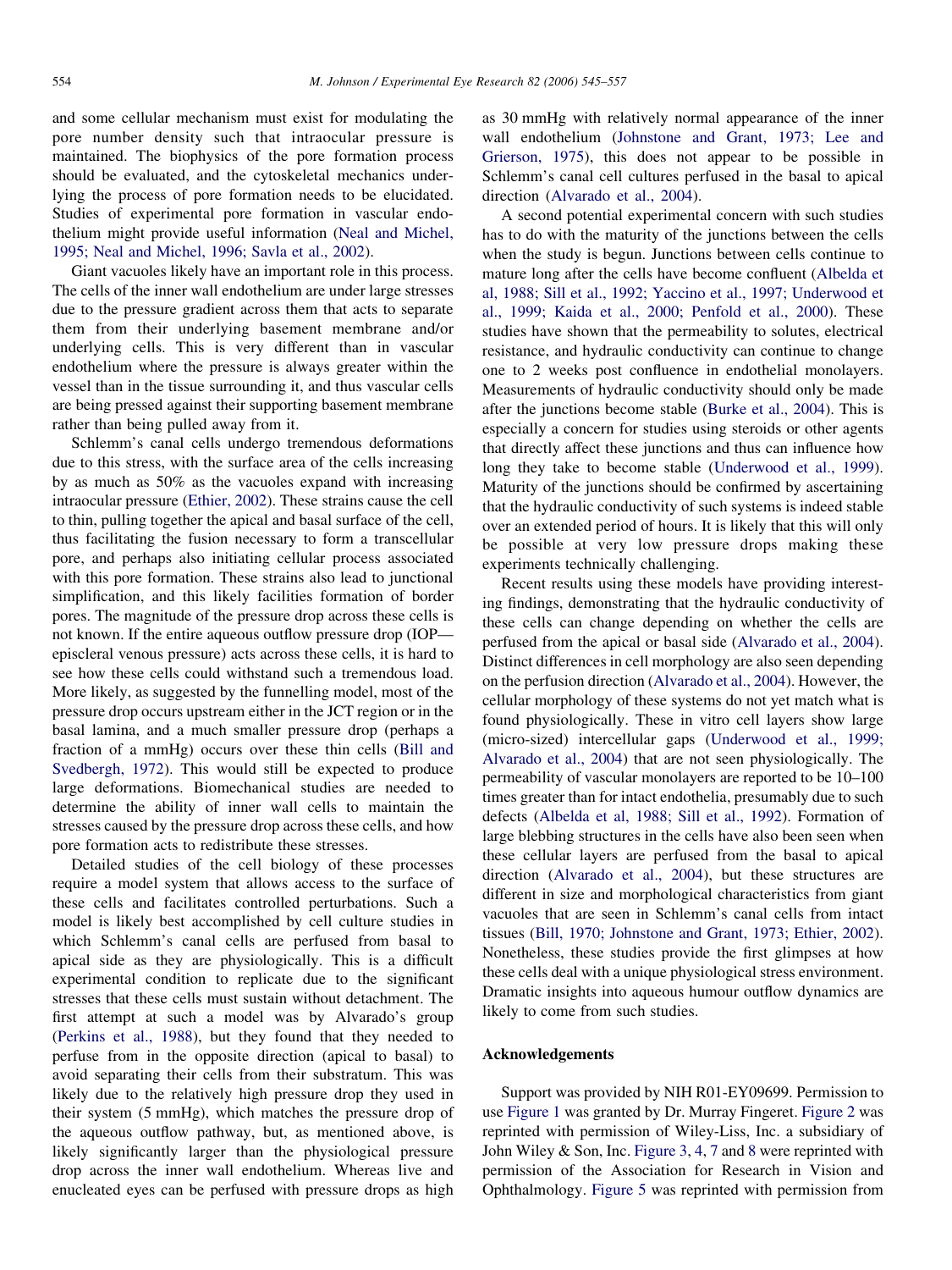<span id="page-10-0"></span>Elsevier. [Figure 6](#page-5-0) was modified and reprinted with permission from Elsevier.

#### References

- Albelda, S.M., Sampson, P.M., et al., 1988. Permeability characteristics of cultured endothelial cell monolayers. J. Appl. Physiol. 64, 308–322.
- Allingham, R.R., de Kater, A.W., et al., 1992. The relationship between pore density and outflow facility in human eyes. Invest. Ophthalmol. Vis. Sci. 33 (5), 1661–1669.
- Alvarado, J.A., Yun, A.J., et al., 1986. Juxtacanalicular tissue in primary open angle glaucoma and in nonglaucomatous normals. Arch. Ophthalmol. 104, 1517–1528.
- Alvarado, J.A., Murphy, C.G., et al., 1998. Effect of beta-adrenergic agonists on paracellular width and fluid flow across outflow pathway cells. Invest. Ophthalmol. Vis. Sci. 39, 1813–1822.
- Alvarado, J.A., Betanzos, A., et al., 2004. Endothelia of Schlemm's canal and trabecular meshwork: distinct molecular, functional, and anatomic features. Am. J. Physiol. Cell Physiol. 286, C621–C634.
- Angevine, J., 1994. The nervous tissue. In: Bloom, W., Fawcett, D. (Eds.), A Textbook of Histology. Chapman & Hall, New York, pp. 363–364.
- Batmanov, Y.E., 1968. Structure of the eye drainage system in man. Vestn. Oftalmol. 4, 27–31.
- Bentzel, C., Reczek, P., 1978. Permeability changes in Necturus proximal tubule during volume expansion. Am. J. Physiol. 234, F225–F234.
- Bhatt, K., Gong, H., et al., 1995. Freeze-fracture studies of interendothelial junctions in the angle of the human eye. Invest. Ophthalmol. Vis. Sci. 36, 1379–1389.
- Bill, A., 1964a. The albumin exchange in the rabbit. Acta Physiol. Scand. 60, 18.
- Bill, A., 1964b. The drainage of albumin from the uvea. Exp. Eye Res. 3, 179.
- Bill, A., 1965. The aqueous humor drainage mechanism in the cynomolgus monkey (Macaca irus) with evidence for unconventional routes. Invest. Ophthalmol. 4, 911.
- Bill, A., 1970. Scanning electron microscopic studies of the canal of Schlemm. Exp. Eye Res. 10, 214.
- Bill, A., 1975. Blood circulation and fluid dynamics in the eye. Physiol. Rev. 55, 383–416.
- Bill, A., Hellsing, K., 1965. Production and drainage of aqueous humor in the cynomolgus monkey (Macaca irus). Invest. Ophthalmol. 4, 920.
- Bill, A., Mäepea, O., 1994. Mechanisms and routes of aqueous humor drainage. In: Albert, D.M., Jakobiac, F.A. (Eds.), Principles and Practice of Ophthalmology Basic Sciences, vol. I. Saunders, Philadelphia, PA (Chapter 12).
- Bill, A., Phillips, C.I., 1971. Uveoscleral drainage of aqueous humor in human eyes. Exp. Eye Res. 12, 275–281.
- Bill, A., Svedbergh, B., 1972. Scanning electron microscopic studies of the trabecular meshwork and the canal of schlemm—an attempt to localize the main resistance to outflow of aqueous humor in man. Acta Ophthamol. 50, 295–320.
- Bill, A., Lütjen-Drecoll, E., et al., 1980. Effects of intracameral Na<sub>2</sub>EDTA and EGTA on aqueous outflow routes in the monkey eye. Invest. Ophthalmol. Vis. Sci. 19, 492–504.
- Bradley, J.M.B., Vranka, J., et al., 1998. Effect of matrix metalloproteinases activity on outflow in perfused human organ culture. Invest. Ophthalmol. Vis. Sci. 39, 2649–2658.
- Bradley, J.M., Anderssohn, A.M., et al., 2000. Mediation of laser trabeculoplasty-induced matrix metalloproteinase expression by IL-1beta and TNFalpha. Invest. Ophthalmol. Vis. Sci. 41, 422–430.
- Brandt, J.D., O'Donnell, M.E., 1999. How does the trabecular meshwork regulate outflow? Clues from the vascular endothelium. J. Glaucoma 8, 328–339.
- Brilakis, H.S., Johnson, D.H., 2001. Giant vacuole survival time and implications for aqueous humor outflow. J. Glaucoma 10, 277–283.
- Brubaker, R.F., 1975. The effect of intraocular pressure on conventional outflow resistance in the enucleated human eye. Invest. Ophthalmol. Vis. Sci. 14, 286–292.
- Bundgaard, M., 1984. The three-dimensional organization of tight junctions in a capillary endothelium revealed by serial-section electron microscopy. J. Ultrastruct. Res. 88, 1–17.
- Burke, A.G., Zhou, W., et al., 2004. Effect of hydrostatic pressure gradients and Na2EDTA on permeability of human Schlemm's canal cell monolayers. Curr. Eye Res. 28, 391–398.
- Curry, F.E., 1980. Is the transport of hydrophilic substances across the capillary wall determined by a network of fibrous molecules? Physiologist 23, 90–93.
- Curry, F.E., 1984. Mechanics and thermodynamics of transcapillary exchange. In: Renkin, E.M., Michel, C.C. (Eds.), Section 2: The Cardiovascular System. American Physiology Society, Bethesda, MD (Chapter 8, IV: Microcirculation, Part 1).
- Dvorak-Theobald, G., 1934. Schlemm's canal: its anastomoses and anatomic relations. Trans. Am. Ophthal. Soc. 32, 574–585.
- Ellingsen, B.A., Grant, W.M., 1972. Trabeculotomy and sinosotomy in enucleated human eyes. Invest. Ophthalmol. 11, 21–28.
- Epstein, D.L., Rohen, J.W., 1991. Morphology of the trabecular meshwork and inner-wall endothelium after cationized ferritin perfusion in the monkey eye. Invest. Ophthalmol. Vis. Sci. 32, 160–171.
- Erikkson, A., Svedbergh, B., 1980. Transcellular aqueous humor outflow: a theoretical and experimental study. Graefes Arch. Clin. Exp. Ophthalmol. 212, 187–197.
- Ethier, C.R., 2002. The inner wall of schlemm's canal (REVIEW). Exp. Eye Res. 74, 161–172.
- Ethier, C.R., Chan, D.W., 2001. Cationic ferritin changes outflow facility in human eyes whereas anionic ferritin does not. Invest. Ophthalmol. Vis. Sci. 42, 1795–1802.
- Ethier, C.R., Kamm, R.D., et al., 1986. Calculations of flow resistance in the juxtacanalicular meshwork. Invest. Ophthalmol. Vis. Sci. 27, 1741–1750.
- Ethier, C.R., Coloma, F.M., et al., 1998. Two pore types in the inner wall endothelium of Schlemm's canal. Invest. Ophthalmol. Vis. Sci. 39, 2041– 2048.
- Fatt, I., 1969. Permeability of Descemet's membrane to water. Exp. Eye Res. 8, 34–354.
- Fatt, I., 1977. Hydraulic flow conductivity of the vitreous gel. Invest. Ophthalmol. Vis. Sci. 16, 565–568.
- Fels, I.G., 1970. Permeability of the anterior bovine lens capsule. Exp. Eye Res. 10, 8–14.
- Fisher, R.F., 1982. The water permeability of basement membrane under increasing pressure: evidence for a new theory of permeability. Proc. R. Soc. Lond. Ser. B 216, 475–496.
- Freddo, T.F., 1993. Anatomy and physiology related to aqueous humor production and outflow. In: Fingeret, M., Lewis, T., Appleton, Lange (Eds.), Primary Care of the Glaucomas. Appleton and Lang, New York (Chapter 3).
- Fu, B.M., 2001. Microvessel Permeability and It Regulation. Recent Advances in Biomechanics. Springer, Berlin, pp. 231–247.
- Garron, L.K., Fenney, M.L., et al., 1958. Electron microscopic studies of the human eye. Am. J. Ophthalmol. 46, 27–35.
- Gong, H.Y., Trinkaus-Randall, V., et al., 1989. Ultrastructural immunocytochemical localization of elastin in normal human trabecular meshwork. Curr. Eye Res. 8, 1071–1082.
- Gong, H., Tripathi, R.C., et al., 1996. Morphology of the aqueous outflow pathway. Microsc. Res. Tech. 33, 336–367.
- Gong, H., Ruberti, J., et al., 2002. A new view of the human trabecular meshwork using quick-freeze, deep-etch electron microscopy. Exp. Eye Res. 75, 347–358.
- Gonzalez, E., Carpi-Medina, P., et al., 1982. Cell osmotic water permeability of isolated rabbit proximal straight tubules. Am. J. Ophthalmol. 242, F321– F330.
- Grant, W.M., 1958. Further studies on facility of flow through the trabecular meshwork. Arch. Ophthalmol. 60, 523.
- Grant, W.M., 1963. Experimental aqueous perfusion in enucleated human eyes. Arch. Ophthalmol. 69, 783–801.
- Grierson, I., Lee, W.R., 1978. Pressure effects on flow channels in the lining endothelium of Schlemm's canal. Acta Ophthamol. 56, 935–952.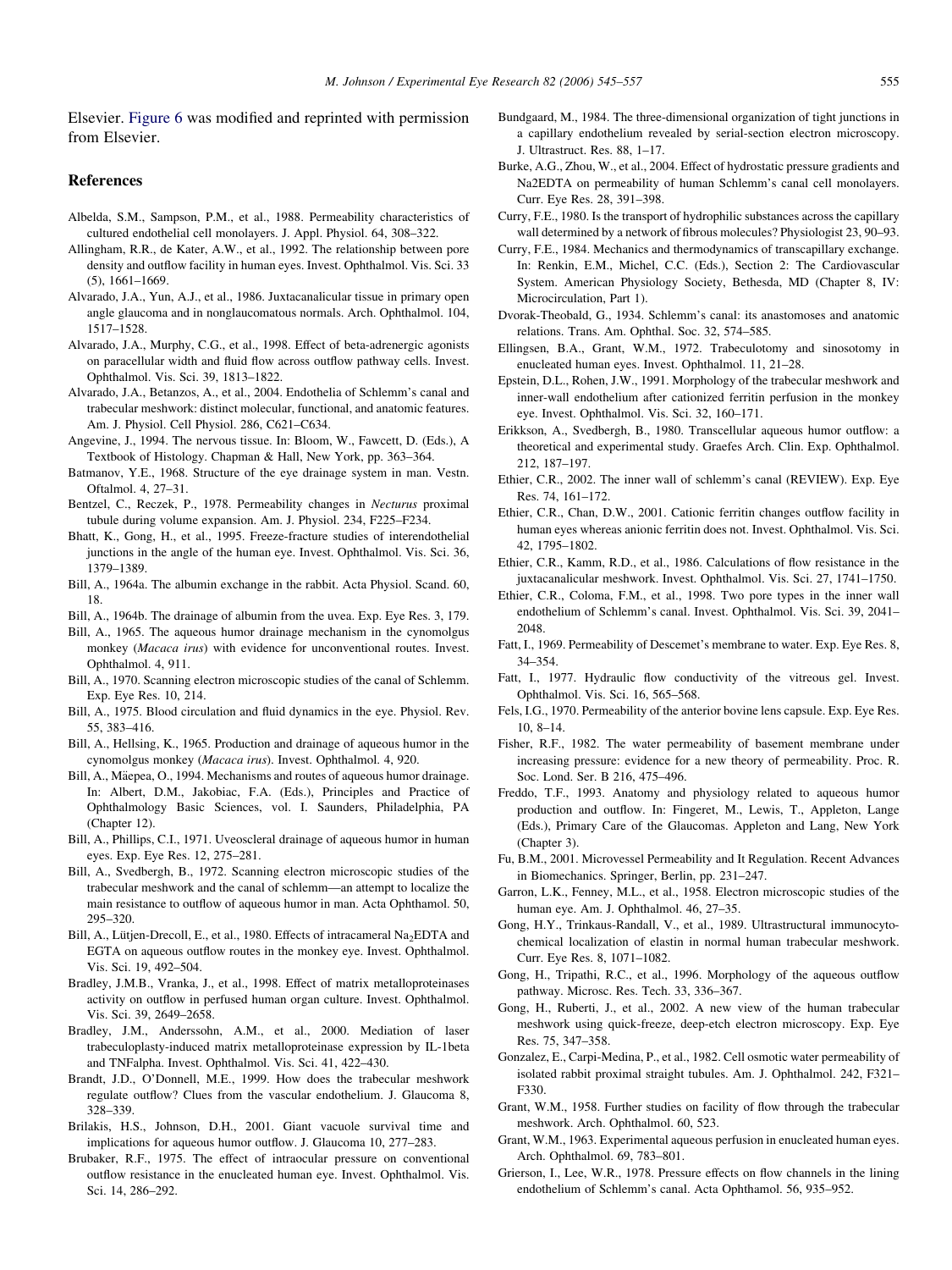- <span id="page-11-0"></span>Grierson, I., Lee, W.R., et al., 1979. The trabecular wall of Schlemm's canal: a study of the effects of pilocarpine by scanning electron microscopy. Br. J. Ophthalmol. 63, 9–16.
- Hamanaka, T., Bill, A., 1987. Morphological and functional effects of Na2EDTA on the outflow routes for aqueous humor in monkeys. Exp. Eye Res. 44, 171–190.
- Hedbys, B.O., Mishima, S., 1962. Flow of water in corneal stroma. Exp. Eye Res. 1, 262–275.
- Heimark, R.L., Kaochar, S., et al., 2002. Human Schlemm's canal cells express the endothelial adherens proteins, VE-cadherin and PECAM-1. Curr. Eye Res. 25, 299–308.
- Holmberg, A., 1959. The fine structure of the inner wall of Schlemm's canal. Arch. Ophthalmol. 62, 956–958.
- Holmberg, A., 1965. Schlemm's canal and the trabecular meshwork. An electron microscopic study of the normal structure in man and monkey (Cercopithecus ethiops). Doc. Ophthalmol. 19, 339–375.
- Huggert, A., 1955. Pore size in the filtration angle of the eye. Acta Ophthamol. 33, 271–284.
- Huggert, A., Holmberg, A., et al., 1955. Further studies concerning the filtration angle of the eye. Acta Ophthamol. 33, 429–436.
- Johnson, M., Erickson, K., 2000. Mechanisms and routes of aqueous humor drainage. In: Albert, D.M., Jakobiec, F.A. (Eds.), Principles and Practice of Ophthalmology, vol. 4. Saunders, Philadelphia, pp. 2577–2595 (Chapter 193B, Glaucoma).
- Johnson, M., Kamm, R.D., 1983. The role of Schlemm's canal in aqueous outflow from the human eye. Invest. Ophthalmol. Vis. Sci. 24, 320–325.
- Johnson, M., Johnson, D.H., et al., 1990. The filtration characteristics of the aqueous outflow system. Exp. Eye Res. 50, 407–418.
- Johnson, M., Shapiro, A., et al., 1992. Modulation of outflow resistance by the pores of the inner wall endothelium. Invest. Ophthalmol. Vis. Sci. 33, 1670–1675.
- Johnson, M., Chen, D., et al., 2002. Glaucomatous eyes have a reduced pore density in the inner wall endothelium of Schlemm's canal. Invest. Ophthalmol. Vis. Sci. 43, 2950–2955.
- Johnstone, M.A., 1979. Pressure-dependent changes in nuclei and the process orgins of the endothelial cells lining Schlemm's canal. Invest. Ophthalmol. Vis. Sci. 18, 44–51.
- Johnstone, M.A., Grant, W.M., 1973. Pressure dependent changes in the structures of the aqueous outflow system of human and monkey eyes. Am. J. Ophthalmol. 75, 365.
- Kaida, M., Cao, F., et al., 2000. Time at confluence for human RPE cells: effects on the adherens junction and in vitro wound closure. Invest. Ophthalmol. Vis. Sci. 41, 3215–3224.
- Kamm, R.D., Palaszewski, B.A., et al., 1983. Calculation of flow resistance in the juxtacanalicular meshwork. ARVO abstracts. Invest. Ophthalmol. Vis. Sci. 24, 135.
- Karg, S.J., Garron, L.K., et al., 1959. Perfusion of human eyes with latex microspheres. Arch. Ophthamol. 61, 68–71.
- Klyce, S.D., Russell, S.R., 1979. Numerical solution of coupled transport equations applied to corneal hydration dynamics. J. Physiol. 292, 107–134.
- Kubosawa, J., Kondo, Y., 1994. Quick-freeze, deep-etch studies of renal basement membranes. Microsc. Res. Tech. 28, 2–12.
- Leber, T., 1873. Studien über den Flüssigkeitswechsel im auge. Albrecht Graefes Arch. Ophthalmol. 19, 87–106.
- Lee, W.R., Grierson, L., 1975. Pressure effects on the endothelium of the trabecular wall of Schlemm's canal: a study by scanning electron microscopy. Graefes Arch. Clin. Exp. Ophthalmol. 196, 255–265.
- Levick, J.R., 1987. Flow through interstitium and other fibrous matrices. Q. J. Exp. Physiol. 72, 409–437.
- Levick, J.R., Smaje, L.H., 1987. An analysis of the permeability of a fenestra. Microvasc. Res. 33, 233–256.
- Levick, J.R., Price, F.M., et al., 1996. Synovial matrix–synovial fluid system of joints, Extracellular Matrix, vol. I. Harwood Academic Publishers, W.D. Comper, Amsterdam, pp. 328–377.
- Lütjen-Drecoll, E., Futa, R., et al., 1981. Ultrahistochemical studies on tangential sections of trabecular meshwork in normal and glaucomatous eyes. Invest. Ophthalmol. Vis. Sci. 21, 563–573.
- Lütjen-Drecoll, E., Rittig, M., et al., 1989. Immunomicroscopical study of type VI collagen in the trabecular meshwork of normal and glautomatous eyes. Exp. Eye Res. 48, 139–147.
- Maepea, O., Bill, A., 1989. The pressures in the episcleral veins, Schlemm's canal and the trabecular meshwork in monkeys: effects of changes in intraocular pressure. Exp. Eye Res. 49, 645–663.
- Maepea, O., Bill, A., 1992. Pressures in the juxtacanalicular tissue and Schlemm's canal in monkeys. Exp. Eye Res. 54, 879–883.
- Marshall, G.E., Konstas, A.G., et al., 1990. Immunogold localization of type IV collagen and laminin in the aging human outflow system. Ophthalmology 98, 692–700.
- Marshall, G.E., Konstas, A.G., et al., 1991. Immunogold ultrastructural localization of collagen in the aged human outflow system. Ophthalmology 98, 692–700.
- Marshall, J., Hussain, A.A., et al., 1998. Aging and Bruch's membrane. In: Marmor, M.F., Wolfensberger, T.J. (Eds.), The Retinal Pigment Epithelium: Function and Disease. Oxford University Press, New York, pp. 669–692.
- McEwen, W.K., 1958. Application of Poiseuille's law to aqueous outflow. Arch. Ophthalmol. 60, 290.
- Mecham, R.P., Heuser, J., 1990. Three-dimensional organization of extracellular matrix in elastic cartilage as viewed by quick freeze, deep etch electron microscopy. Connect. Tissue Res. 24, 83–93.
- Moses, R.A., 1977. The effect of intraocular pressure on resistance to outflow. Surv. Ophthalmol. 22, 88–100.
- Moses, R.A., 1979. Circumferential flow in Schlemm's canal. Am. J. Ophthalmol. 88, 585–591.
- Mow, V.C., Holmes, M.H., et al., 1984. Fluid transport and mechanical properties of articular cartilage: a review. J. Biomech. 17, 377.
- Murphy, C.G., Johnson, M., et al., 1992. Juxtacanalicular tissue in pigmentary and primary open angle glaucoma. The hydrodynamic role of pigment and other constituents. Arch. Ophthalmol. 110, 1779–1785.
- Neal, C.R., Michel, C.C., 1995. Trancellular gaps in microvascular walls of frogs and rat when permeability is increased by perfusion with the ionophore A23187. J. Physiol. 488.2, 427–437.
- Neal, C.R., Michel, C.C., 1996. Openings in frog microvascular endothelium induced by high intravascular pressures. J. Physiol. 492, 39–52.
- Nesterov, A.P., 1970. Role of blockade of Schlemm's canal in pathogenesis of primary open angle glaucoma. Am. J. Ophthalmol. 70, 691–696.
- Overby, D., Ruberti, J., et al., 2001. Specific hydraulic conductivity of corneal stroma as seen by quick-freeze/deep-etch. J. Biomech. Eng. 123, 154–161.
- Overby, D., Gong, H., et al., 2002. The mechanism of increasing outflow facility during washout in the bovine eye. Invest. Ophthalmol. Vis. Sci. 43, 3455–3464.
- Palade, G.E., Simionescu, M., et al., 1979. Structural aspects of the permeability of the microvascular endothelium. Acta Physiol. Scand. 463, 11–32.
- Pappenheimer, J., Renkin, E., et al., 1951. Filtration, diffusion and molecular sieving through peripheral capillary membranes: a contribution to the pore theory of capillary permeability. Am. J. Physiol. 167, 13–46.
- Penfold, P.L., Wen, L., et al., 2000. Triamcinolone acetonide modulates permeability and intercellular adhesion molecule-1 (ICAM-1) expression of the ECV304 cell line: implications for macular degeneration. Clin. Exp. Immunol. 121, 458–465.
- Perkins, T.W., Alvarado, J.A., et al., 1988. Trabecular meshwork cells grown on filters. Conductivity and cytochalasin effects. Invest. Ophthalmol. Vis. Sci. 29, 1836–1846.
- Persson, B.E., Spring, K.R., 1982. Gallbladder epithelial cell hydraulic water permeability and volume regulation. J. Gen. Physiol. 79, 481–505.
- Peterson, W.S., Jocson, V.L., 1974. Hyaluronidase effects on aqueous outflow resistance. Am. J. Ophthalmol. 77, 573–577.
- Preston, G.M., Carroll, T.P., et al., 1992. Appearance of water channels in Xenopus oocytes expressing red cell CHIP28 protein. Science 256, 385– 387.
- Rao, P.V., Deng, P.F., et al., 2001. Modulation of aqueous humor outflow facility by the Rho kinase-specific inhibitor Y-27632. Invest. Ophthalmol. Vis. Sci. 42, 1029–1037.